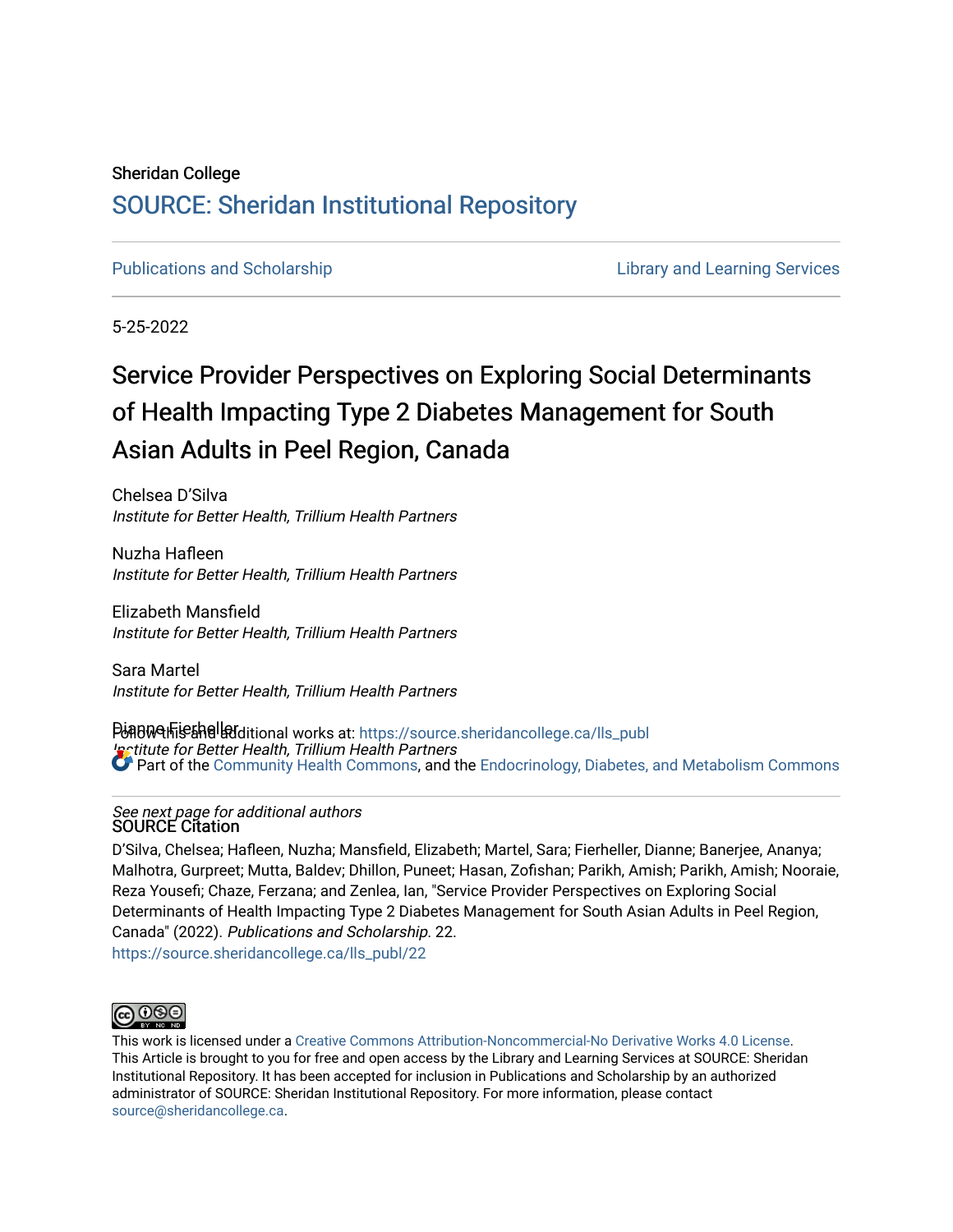### Authors

Chelsea D'Silva, Nuzha Hafleen, Elizabeth Mansfield, Sara Martel, Dianne Fierheller, Ananya Banerjee, Gurpreet Malhotra, Baldev Mutta, Puneet Dhillon, Zofishan Hasan, Amish Parikh, Amish Parikh, Reza Yousefi Nooraie, Ferzana Chaze, and Ian Zenlea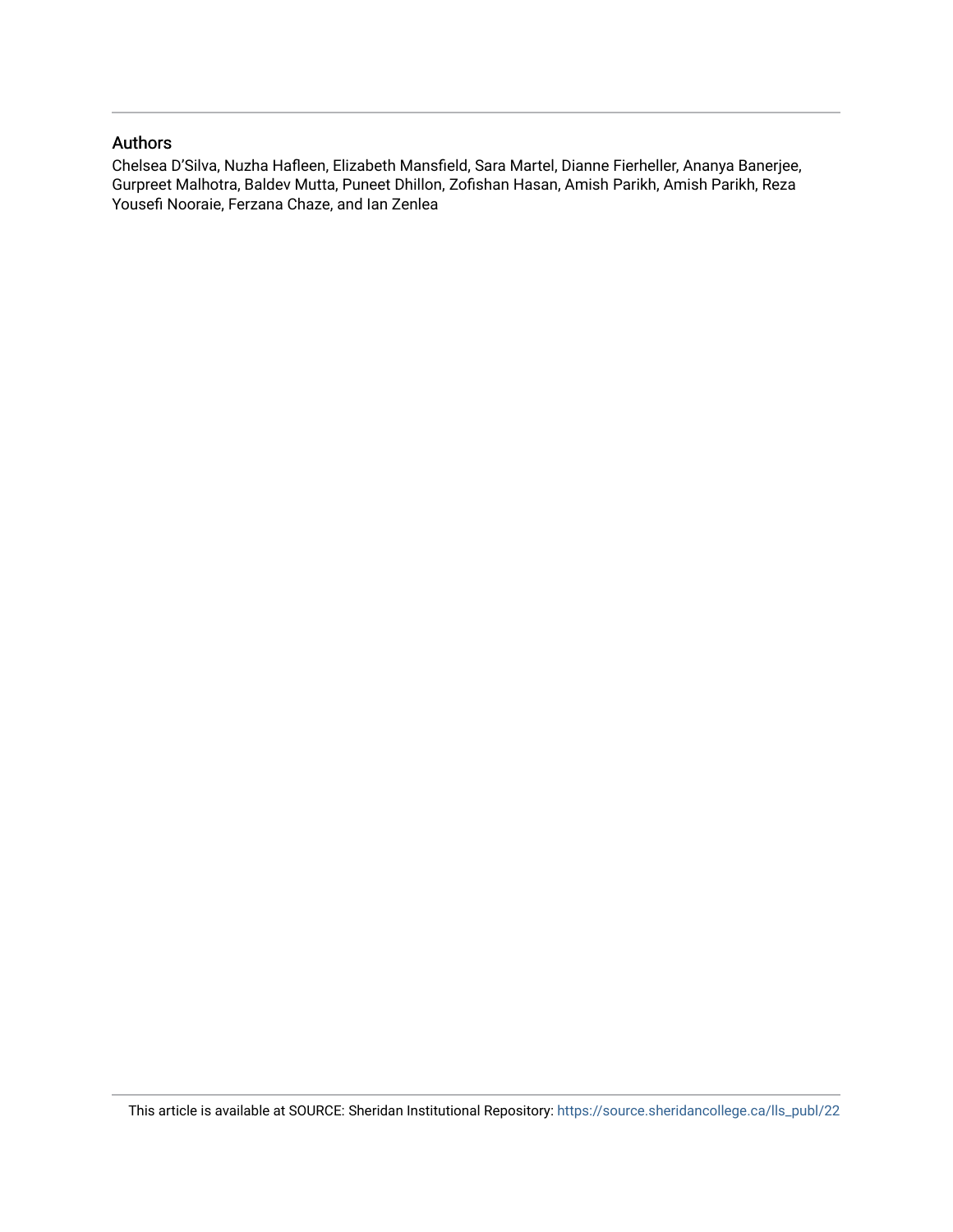Service provider perspectives on exploring social determinants of health impacting type 2 diabetes management for South Asian adults in Peel region, Canada

Chelsea D'Silva, Nuzha Hafleen, Elizabeth Mansfield, Sara Martel, Dianne Fierheller, Ananya Banerjee, Gurpreet Malhotra, Baldev Mutta, Puneet Dhillon, Zofishan Hasan, Amish Parikh, Reza Yousefi Nooraie, Ferzana Chaze, Ian Zenlea

PII: S1499-2671(22)00135-6

DOI: <https://doi.org/10.1016/j.jcjd.2022.05.011>

Reference: JCJD 1572

To appear in: Canadian Journal of Diabetes

Received Date: 5 January 2022

Revised Date: 29 April 2022

Accepted Date: 25 May 2022

Please cite this article as: D'Silva C, Hafleen N, Mansfield E, Martel S, Fierheller D, Banerjee A, Malhotra G, Mutta B, Dhillon P, Hasan Z, Parikh A, Nooraie RY, Chaze F, Zenlea I, Service provider perspectives on exploring social determinants of health impacting type 2 diabetes management for South Asian adults in Peel region, Canada, *Canadian Journal of Diabetes* (2022), doi: [https://](https://doi.org/10.1016/j.jcjd.2022.05.011) [doi.org/10.1016/j.jcjd.2022.05.011.](https://doi.org/10.1016/j.jcjd.2022.05.011)

This is a PDF file of an article that has undergone enhancements after acceptance, such as the addition of a cover page and metadata, and formatting for readability, but it is not yet the definitive version of record. This version will undergo additional copyediting, typesetting and review before it is published in its final form, but we are providing this version to give early visibility of the article. Please note that, during the production process, errors may be discovered which could affect the content, and all legal disclaimers that apply to the journal pertain.

© 2022 Canadian Diabetes Association.

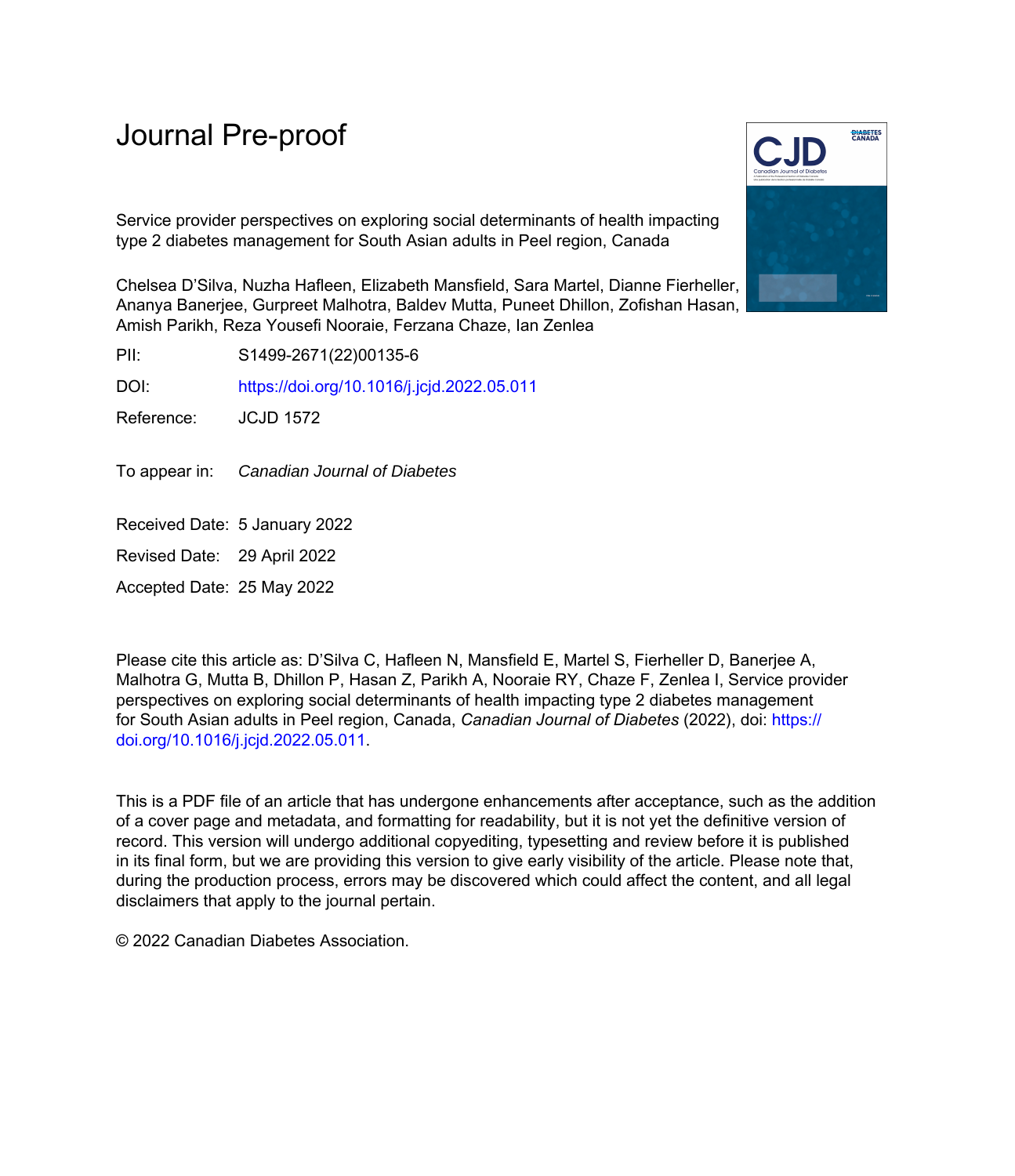**Title:** Service provider perspectives on exploring social determinants of health impacting type 2 diabetes management for South Asian adults in Peel region, Canada

### **Author Names and Affiliations:**

\*Chelsea D'Silva<sup>a</sup> - Chelsea.D'silva@thp.ca Nuzha Hafleen<sup>a</sup> - Nuzha <u>Hafleen@thp.ca</u> Elizabeth Mansfield<sup>a,b</sup> - <u>[Elizabeth.Mansfield@thp.ca](mailto:Elizabeth.Mansfield@thp.ca)</u> Sara Martel<sup>a,c</sup> – [Martel.sara@gmail.com](mailto:Martel.sara@gmail.com) Dianne Fierheller<sup>a,d</sup> – [Dianne.Fieheller@thp.ca](mailto:Dianne.Fieheller@thp.ca) Ananya Banerjee<sup>e,f</sup> – [ananya.banerjee@utoronto.ca](mailto:ananya.banerjee@utoronto.ca) Gurpreet Malhotra<sup>g</sup> – [gmalhotra@induscs.ca](mailto:gmalhotra@induscs.ca) Baldev Mutta<sup>h</sup>– [baldev@pchs4u.com](mailto:baldev@pchs4u.com) Puneet Dhillon<sup>h</sup>– [puneet.dhillon6@gmail.com](mailto:puneet.dhillon6@gmail.com) Zofishan Hasan<sup>g</sup> – zhasan@induscs.ca Amish Parikh<sup>i</sup>– [Amish.Parikh@thp.ca](mailto:Amish.Parikh@thp.ca) Reza Yousefi Nooraie<sup>j,k</sup> – Reza Yousefi-nooraie@URMC.Rochester.edu Ferzana Chaze<sup>l</sup> – ferzana.chaze@sheridancollege.ca Ian Zenlea<sup>a,k,m,n</sup> - <u>[Ian.Zenlea@thp.ca](mailto:Ian.Zenlea@thp.ca)</u> For Hammonton<br>
et dhillon6@gmail.com<br>
san@induscs.ca<br>
h.Parikh@thp.ca<br>  $j$ <sup>k</sup> – <u>Reza Yousefi-nooraie@URMC.Rochester.edu</u><br>
cana.chaze@sheridancollege.ca<br>
cenlea@thp.ca<br>
ealth, Trillium Health Partners 100 Queensway W, Mis

<sup>a</sup> Institute for Better Health, Trillium Health Partners 100 Queensway W, Mississauga, ON L5B 1B8 Canada

<sup>b</sup> Department of Occupational Health, University of Toronto, 6 Queen's Park Crescent West, Toronto, ON M5S 3H2, Canada.

c Institute of Communication, Culture, Information, & Technology, University of Toronto Mississauga 3359 Mississauga Road Mississauga, ON, L5L 1C6 Canada

<sup>d</sup>School of Social Work, McMaster University 1280 Main Street West Hamilton, Ontario, L8S 4M4 Canada

<sup>e</sup> Dalla Lana School of Public Health, University of Toronto 155 College Street, 6<sup>th</sup> Floor Toronto, ON M5T 3M7 Canada

 $f$  Department of Epidemiology, Biostatistics and Occupational Health, McGill University 1020 Pine Avenue West Montreal, QC, H3A 1A2 Canada

gIndus Community Services 3038 Hurontario Street, Suite 206 Mississauga, ON L5B 3B9 Canada <sup>h</sup>Punjabi Community Health Services 2980 Drew Rd #241, Mississauga, ON L4T 0A7 Canada <sup>i</sup>Department of Medicine, Trillium Health Partners 100 Queensway W, Mississauga, ON L5B 1B8 Canada

<sup>j</sup> Department of Public Health Sciences, University of Rochester Medical Center 601 Elmwood Ave, Box 420644 Rochester, NY 14642 USA

k Institute of Health Policy, Management, and Evaluation, University of Toronto, 155 College St 4th Floor, Toronto, ON M5T 3M6 Canada

<sup>l</sup> Faculty of Applied Health & Community Studies, Sheridan College 7899 McLaughlin Road Brampton, Ontario L6Y 5H9 Canada

<sup>m</sup>Women's and Children's Trillium Health Partners, 2200 Eglinton Ave W, Mississauga, ON L5M 2N1 Canada

<sup>n</sup>Temerty Faculty of Medicine, University of Toronto 1 King's College Cir, Toronto, ON M5S 1A8 Canada

### **Key Messages:**

• Individuals from South Asian communities are known to have a higher likelihood of developing Type 2 diabetes (T2D).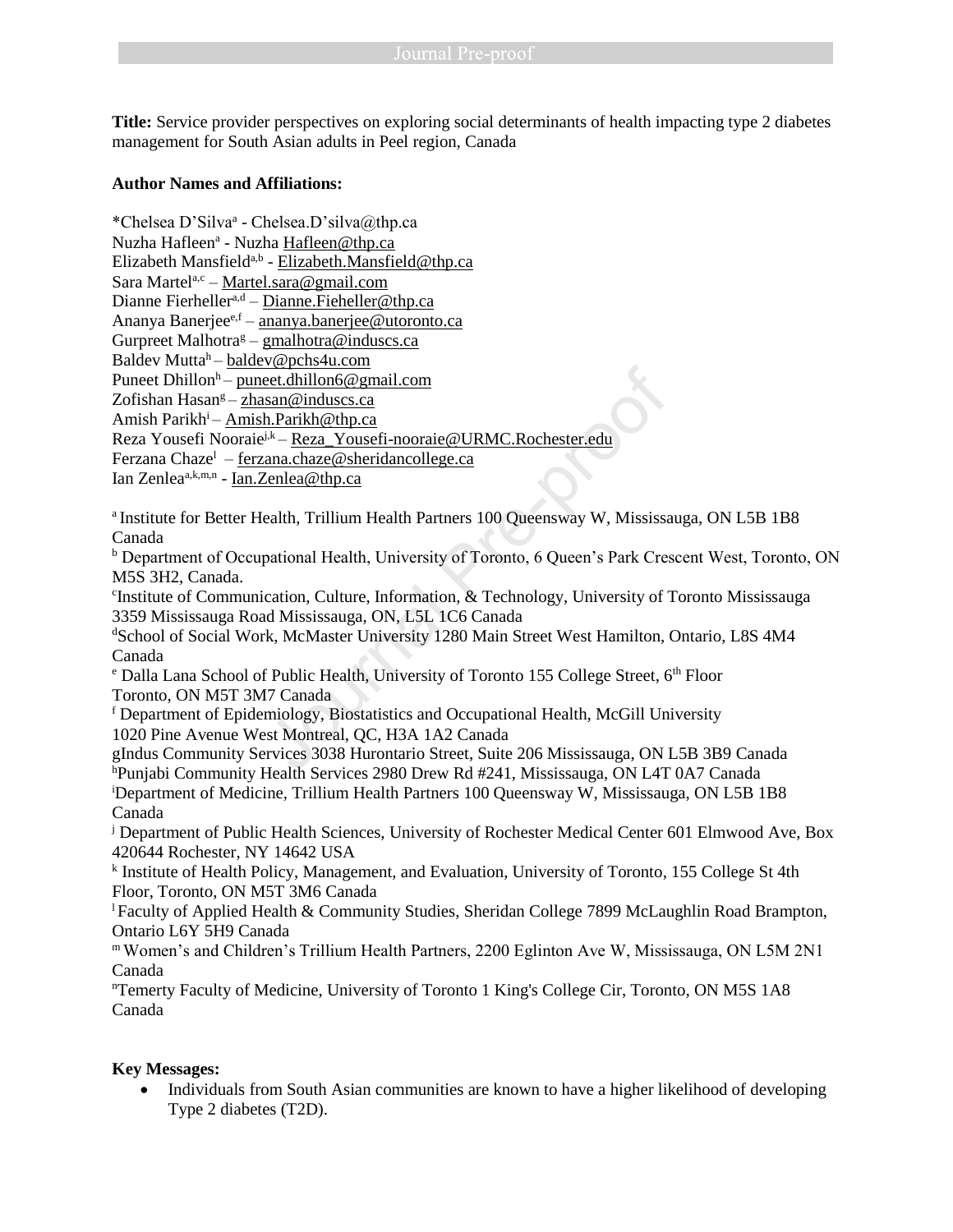- Service providers attribute the high prevalence to T2D in South Asian adults to social, economic, and systemic factor
- Equitable employment policies and culturally appropriate recommendations are needed to support South Asian adults with T2D

**Keywords**: type 2 diabetes, social determinants of health, South Asian, systemic barriers, community health

### **Word Counts:**

- Abstract: 243
- Manuscript (excludes abstract, tables, figures, and references): 3,980
- Number of tables and figures: 1

**Author Disclosures:** All authors acknowledge that the material presented in this manuscript have not been previously published, except in abstract form, nor is it simultaneously under consideration by any other journal. The authors have no conflicts of interest to report.

**Acknowledgements**: We would also like to thank the service providers who gave their time and shared their experiences in the interest of this research. This project was funded by the Canadian Institutes of Health Research (CIHR) Catalyst Grants: Understanding Disease Prevention and Risk Factor Modification. The project funders had no role in the study design, data collection, analysis and interpretation of data, writing of the paper and decision to submit the manuscript for publication.

**Author Contributions**: IZ, SM, RYN, CD, GM, BM, PD, FC, EM, DF conceptualized and designed the study; NH coordinated and conducted all interviews; CD, SM, IZ supported protocol development. CD, NH, IZ, EM analyzed the data; CD and NH conceptualized and developed the first draft of the manuscript; all authors contributed to data interpretation and critically revised and approved the manuscript. All authors acknowledge that the material presented in this shed, except in abstract form, nor is it simultaneously under hors have no conflicts of interest to report.<br>We would also like to thank the service providers who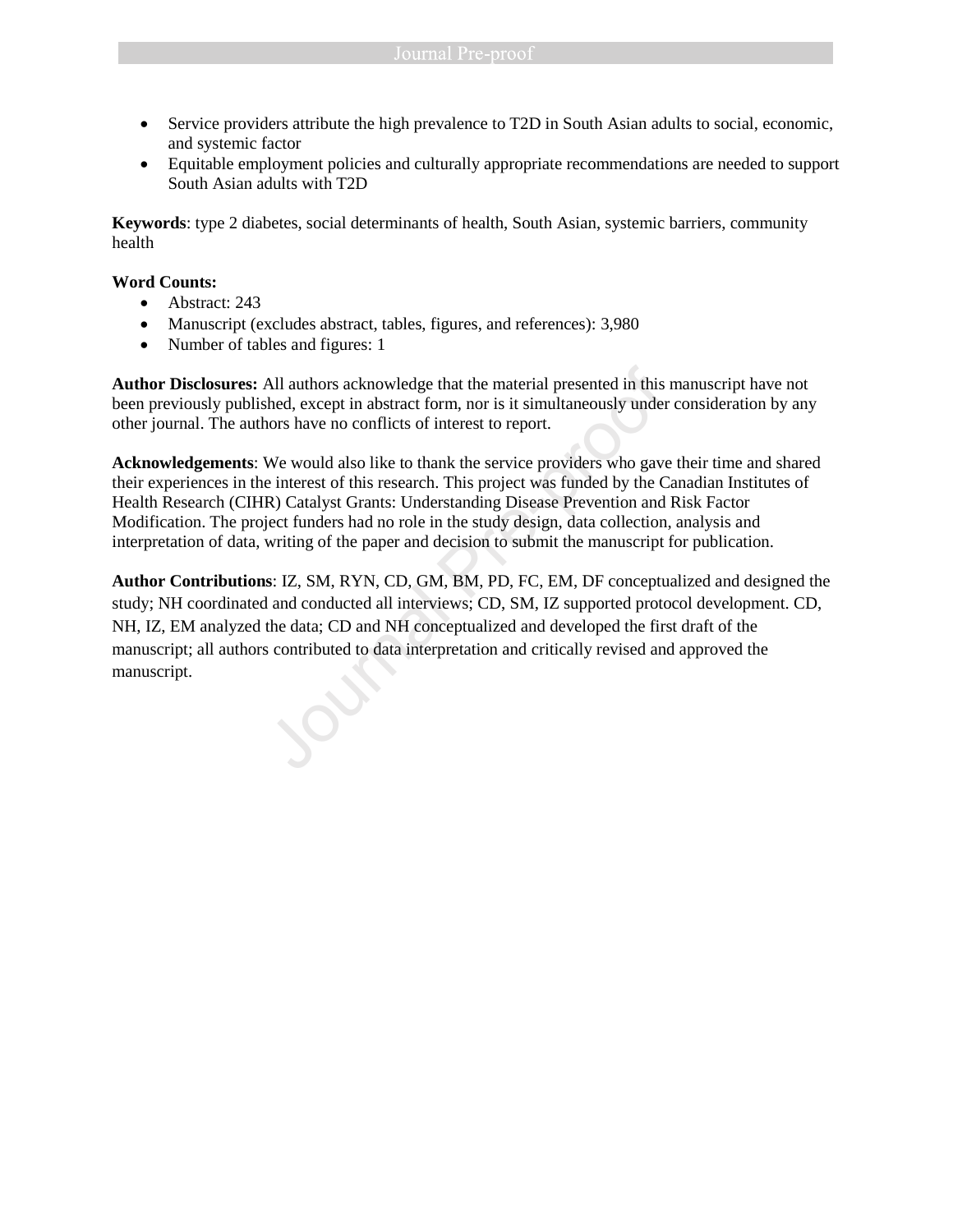**Title:** Service provider perspectives on exploring social determinants of health impacting type 2 diabetes management for South Asian adults in Peel region, Canada

### **ABSTRACT**

*Background:* Individuals from South Asian communities are known to have a higher likelihood of developing type 2 diabetes (T2D) which is often attributed to individual lifestyle and behavioral factors. This focus on individual responsibility can position communities as complicit in their illness, compounding stigmatization and systemic discrimination. This manuscript explores the social determinants of health (SDOH) that influence health behaviors among South Asian adults with T2D from a service provider perspective.

*Methods:* Using a qualitative descriptive design, we conducted semi-structured interviews with 12 community, social, and healthcare service providers. We used thematic analysis and the analytical concept of intersectionality to explore how different social locations and SDOH impact T2D management for South Asian adults. matization and systemic discrimination. This manuscript explored the (SDOH) that influence health behaviors among South Asia wider perspective.<br>
qualitative descriptive design, we conducted semi-structured in<br>
l, and healt

*Results:* Three themes were identified including: 1) Managing challenges with settlement process, labour policies and job market disparities take priority over T2D management; 2) Poor working conditions and socioeconomic status reduce access to health care and medication; and 3) Social, economic, and cultural barriers to implementing diet and exercise recommendations.

*Discussion:* Service providers identified social, economic, and systemic factors as influencing the higher prevalence of T2D among South Asian individuals. They also spoke to their important roles in providing culturally appropriate supports to address SDOH and advocating for changes to policies and practices that reinforce systemic racism. Service providers suggested that more equitable employment policies and practices are needed in order to address the systemic factors that contribute to higher risk of T2D among South Asian adults in Peel.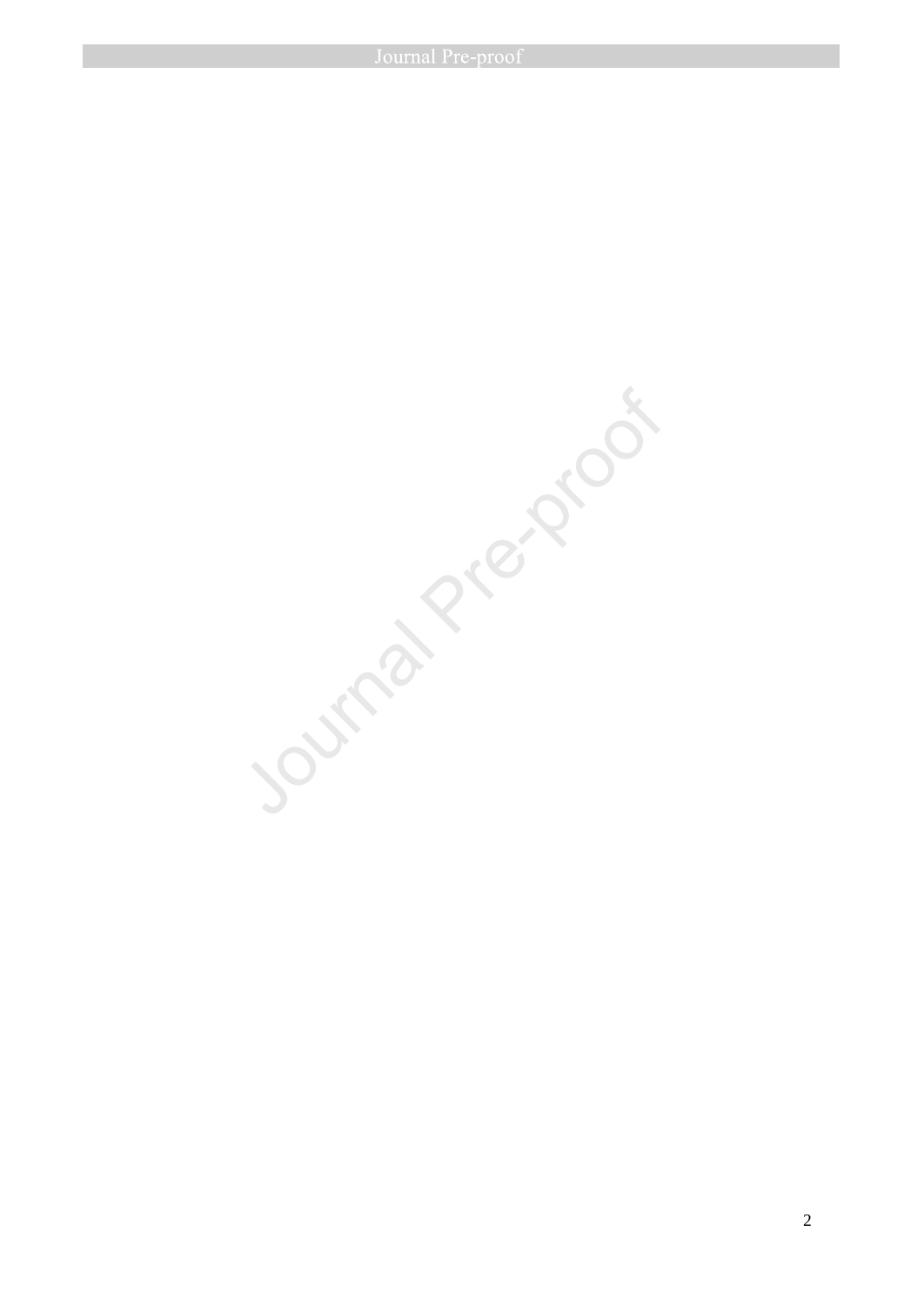### **INTRODUCTION**

The prevalence of type 2 diabetes (T2D) is expected to rise from an estimated 536million people in 2021 to 783 million people worldwide by 2045[1]. Pre-diabetes, the precursor to T2D, is also increasing worldwide [2]. It is estimated that 318 million people globally had prediabetes in 2012, and the prevalence is projected to increase to 482 million by 2040 [2]. T2D has been identified as a significant health concern in Peel, a regional municipality in Southern Ontario, where the prevalence of diabetes increased from 5.9% in 1996 to 9.2% in 2005 [3, 4]. This increase is partially due to an aging population and often attributed to the many South Asian communities in the region who are deemed to be at higher risk of developing T2D [5, 6].

'South Asian' is a term encompassing many countries and regions including India, Pakistan, Bangladesh, Bhutan, Maldives, Nepal, Sri Lanka, Afghanistan, and the West Indies, that are made up of diverse regions, ethnicities, languages, cultural identities, and religions [7]. South Asian adults are four times more likely than people of Western European and North American descent to have T2D [5, 8], indicating genetic and non-genetic risk factors [9]. pulation and often attributed to the many South Asian commun<br>
2 be at higher risk of developing T2D [5, 6].<br>
ian' is a term encompassing many countries and regions includ<br>
2 an, Maldives, Nepal, Sri Lanka, Afghanistan, and

The social determinants of health (SDOH) include built environment, migration, socioeconomic status, employment insecurity, racialization, and marginalization. The SDOH are known to impact T2D management by determining affordability, availability, and access to supportive resources [10, 11]. There is a higher prevalence of T2D among those with lower incomes, [12-14] and job insecurity is positively associated with incidences of T2D [15]. Stressors associated with social, economic and political marginalization and discrimination during migration and settlement have been theorized as risk factors for T2D among South Asians [16, 17]. The COVID-19 pandemic has further highlighted inequities by pointing to precarious employment practices, systemic racism, and the impacts of the pandemic on racialized communities across Canada [18].

Since South Asian communities are a heterogeneous group, there is variability between families based on the interconnected nature of SDOH and the need for tailored services [16, 19]. Interventions addressing individual behaviours related to T2D, such as diet and exercise in South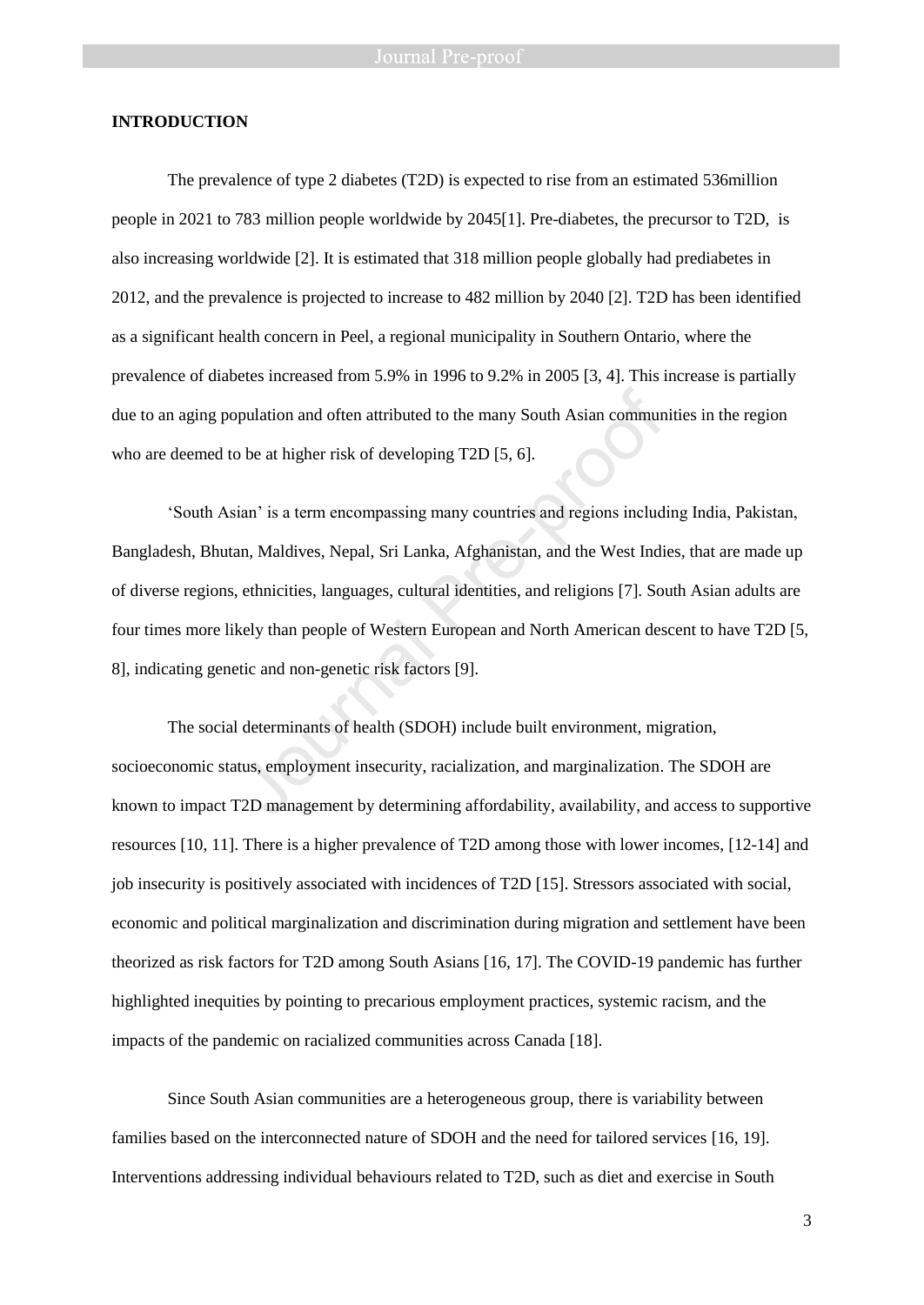Asian populations, have had low success, while community-based interventions that are culturally tailored have shown greater promise in assisting with screening, prevention, and management [11]. There is a need for culturally appropriate and accessible health promotion and prevention strategies to support South Asian individuals and their families in modifying risk behaviours associated with T2D, such as diet and physical activity [4, 20, 21].

Community agencies in Peel identified the need for research on the topic of diabetes management in South Asian families in relation to SDOH. Therefore, the study presented here was carried out in partnership between researchers, a community-based hospital, and two multi-service community agencies that provide health, settlement, family and social services in Peel serving a large South Asian adult population. The aim of this research was to capture healthcare and community service providers' perspectives about how the SDOH might impact T2D management among South Asian adults and recommendations for action and policy change to address systemic barriers and racism. In order to take a more holistic and intersectional view of T2D management for South Asian adults, this project is the first to our knowledge to reimagine the meaning of "service provider" to include clinicians responsible for diabetes management and community service providers whose primary role may be addressing social determinants of health by providing settlement and social services to South Asian service users. nership between researchers, a community-based hospital, and ties that provide health, settlement, family and social services in population. The aim of this research was to capture healthcare experspectives about how the S

This qualitative study uses the analytical concept of intersectionality [22, 23] to understand diasporic identities as diverse and interconnected with other social identities, including sexuality, gender, racialization, religions, socioeconomic and immigration status. Intersectionality provides a means to identify the complexity of social identity and to understand its impact on variable experiences of health and illness, as well as experiences of systemic power and oppression [23, 24].

### **METHODS**

*Setting*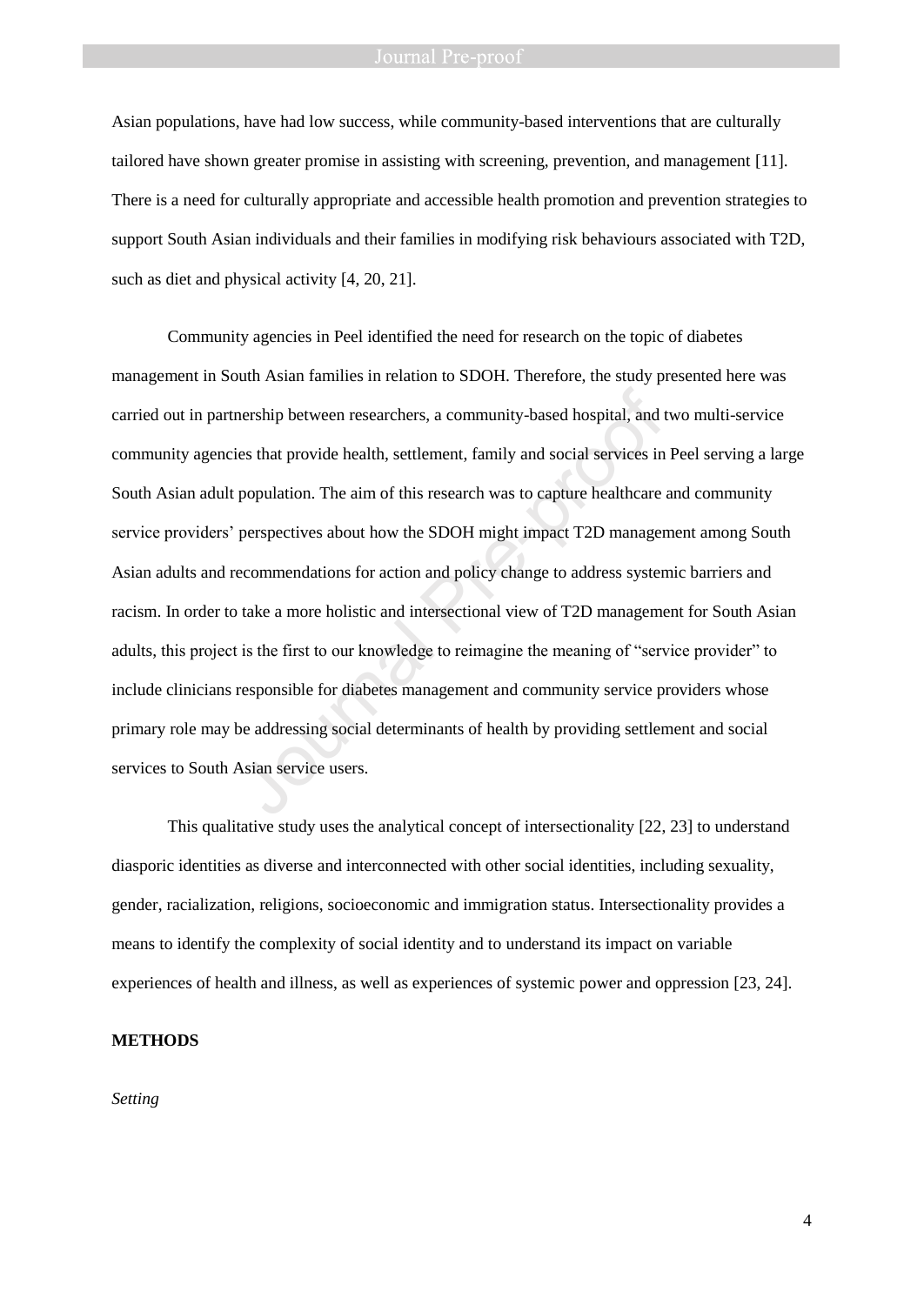This study took place in the Peel Region of Ontario, Canada. Approximately 37.8% of immigrants living in Peel were born in South Asian countries, 50.6% of recent immigrants were born in South Asian countries, and 31.9% of the population in Peel have ethnic origins in South Asia [25]. Research suggests that in Brampton, a city in Peel region, areas which high rates of T2D are also areas with high concentrations of South Asian residents and lower socioeconomic status [5]. Peel region residents have a median income of \$33,467 and an employment rate of 61.8% [26]. Research shows that White university educated Peel residents were paid more on average than their racialized minority counterparts for full-time work, and South Asian immigrants are most overrepresented in lower income brackets [27, 28].

This study focused on service provider perspectives from three organizations in the Peel region supporting a large South Asian population; a community health service organization; a community social services organization; and a diabetes management centre at a large community hospital. Data collection for this study took place during the COVID-19 pandemic when there was a shift from in-person to virtual care and increased strain on employment and healthcare services [29]. Ill-time work, and South Asian immigrants are most overrepresent and South Asian immigrants are most overrepresent and a focused on service provider perspectives from three organization and a diabeted management centre at

### *Study Design*

This exploratory qualitative study was intended to respond to local needs and draw on the strengths of community knowledge in the research design [30, 31]. In order to increase accountability for institutional and social barriers to health equity we used a community-based approach by engaging service providers from local organizations to inform the study design, provide feedback on study recruitment materials and interview guides, and contribute to interpreting and validating the findings [32]. We utilized a qualitative descriptive design [33, 34], an inquiry approach based on observational data that describes participants' experiences and perspectives in relation to their everyday social contexts [35, 36]. Qualitative descriptive designs also allow for theoretical approaches such as intersectionality to inform interview guides and analysis while simultaneously allowing informationally rich data and flexibility throughout the research activities [37].

### *Recruitment and Data Collection*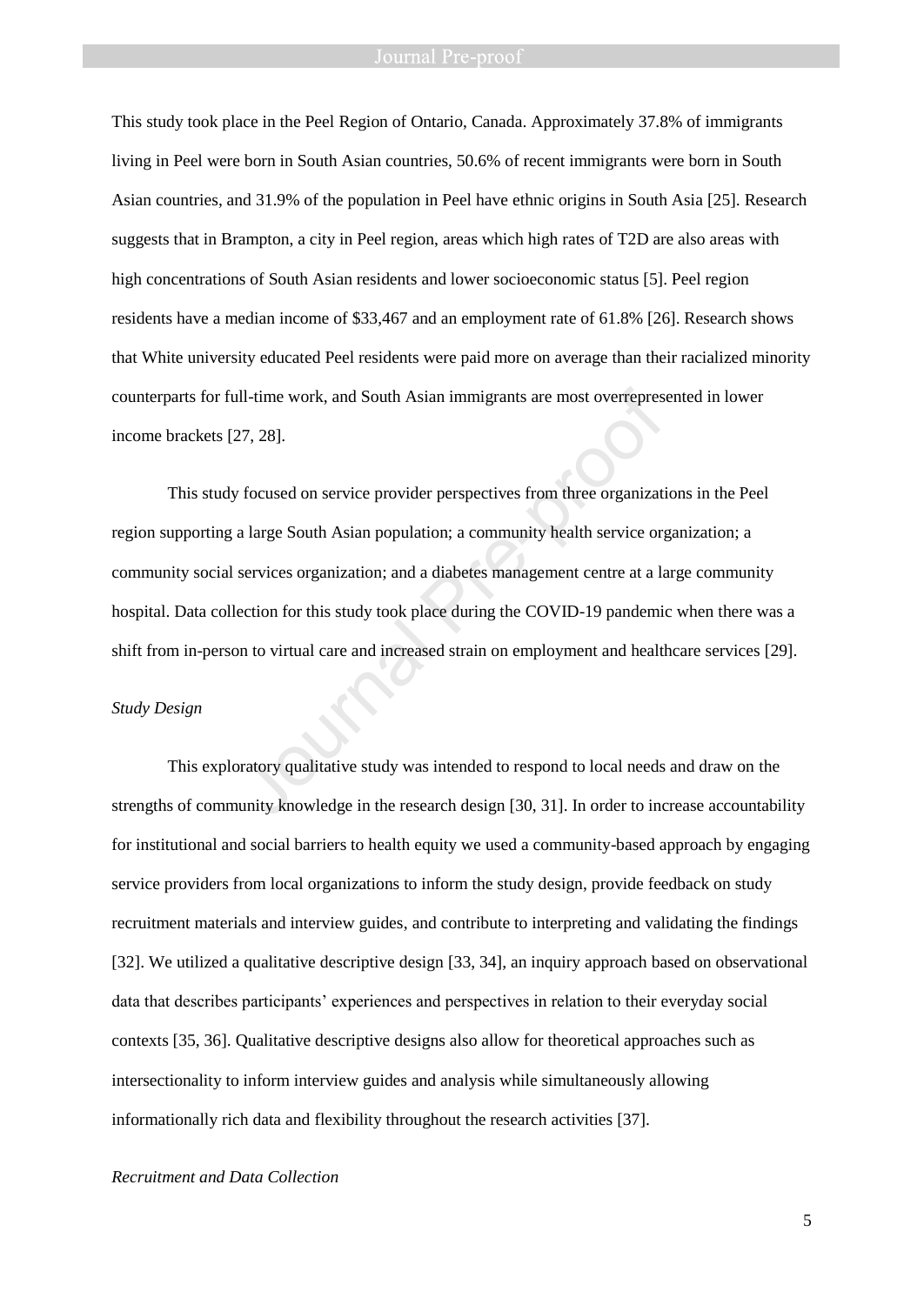The study received approval from the Trillium Health Partners Research Ethics Board. We held stakeholder meetings with the three organizations to collaboratively determine the most appropriate recruitment strategies at each site. All three sites determined that the best recruitment strategy was to disperse recruitment materials via emails or bulletins to staff in specific programs that support adults with T2D and then to all staff members afterwards, if needed. Team members from each site provided feedback on the wording of questions for the interview guide to ensure that the items were culturally safe and relevant. A recruitment poster that included a brief description of the study and information about how to contact the research team was electronically distributed to staff at all three organizations. Inclusion criteria were persons: 1) over 18 years of age; 2) currently employed at one of the collaborating community organizations; and 3) working directly with South Asian community members in Peel. We sought maximum variation in the type of service providers (i.e. community health, social services, and healthcare clinicians) to elicit diverse perspectives. This sampling strategy aligned with the goal of a qualitative descriptive study which is to gather rich informational data [34]. Service providers can provide key insights about factors influencing T2D management across various South Asian communities based on their professional and lived experiences supporting clients. Those who directly provided diabetes-related care could offer perspectives specific to T2D management while individuals who did not provide direct "diabetes care", but worked with many South Asian clients living with T2D, could speak to the social determinants of health. Verbal, audio recorded consent was obtained prior to the interview. tion about how to contact the research team was electronically<br>ions. Inclusion criteria were persons: 1) over 18 years of age; 2<br>borating community organizations; and 3) working directly with<br>ers in Peel. We sought maximum

In summer 2021, 12 service providers participated in a 1-hour online, audio recorded qualitative semi-structured interview over the virtual platform Zoom. The interview guide (Appendix A) focused on the following topic areas: 1) their background and work with South Asian communities in Peel; and 2) community specific challenges, opportunities, and assets related to preventing and managing T2D in relation to SDOH. Demographic data including age, gender, education level, race or ethnicity, and language spoken in the home, and service provider role were also collected to support an intersectionality analysis. We applied the concept of information power to determine adequate sample size: the more information the sample holds relevant to the research question, the fewer the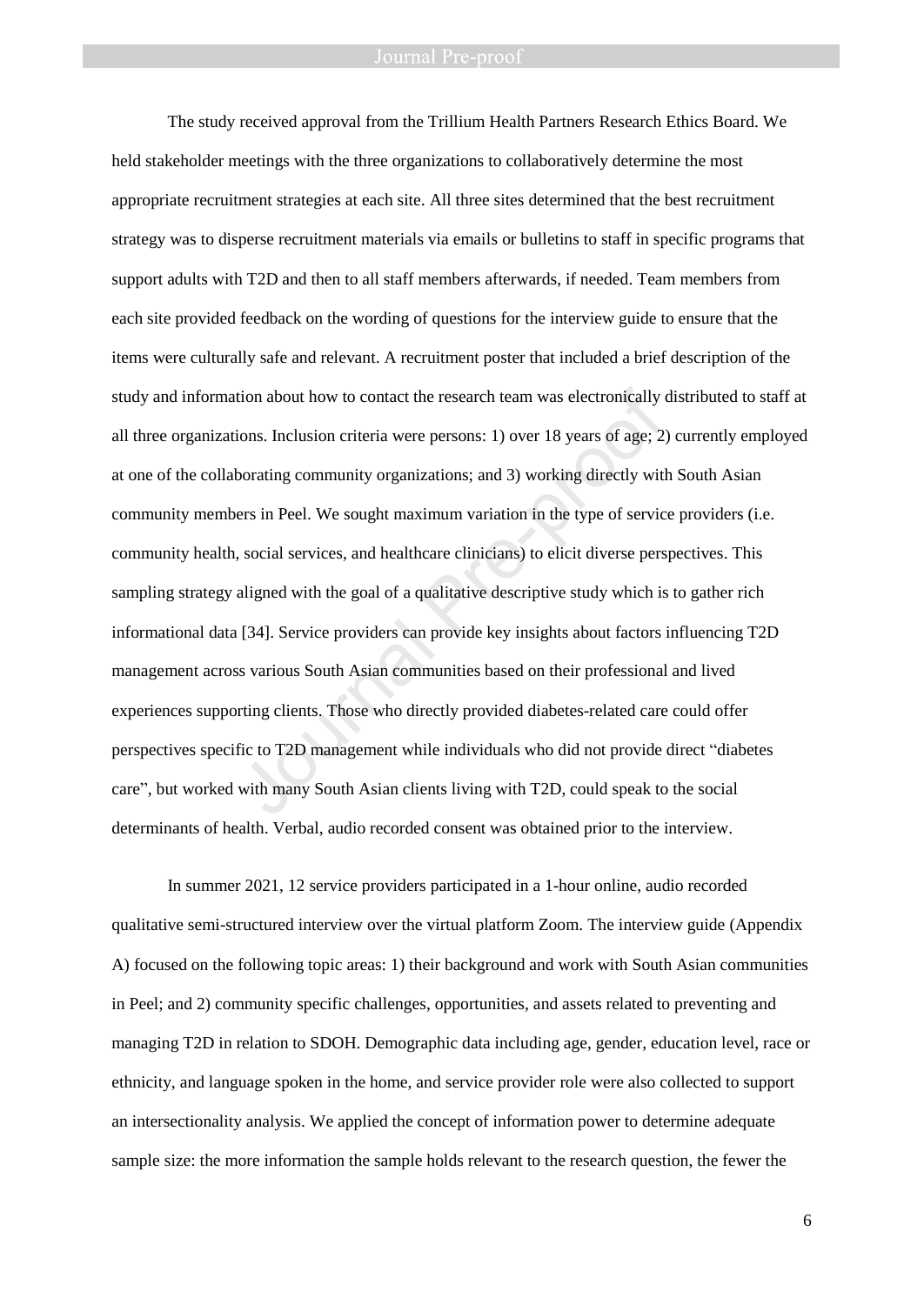number of participants that are needed [38]. The project team, including community partners, determined when an adequate sample size was obtained for this study through continuous reflection about the diversity of participants, richness of the data and the study aim. .

### *Data Analysis*

Audio recordings were transcribed and de-identified and pseudonyms are used throughout this paper to protect the identity of participants. We used a thematic analysis approach to identify common themes across the data [39]. Thematic analysis offered the possibility to orient experiential data to focus on patterns of meaning[40]. The flexibility of thematic analysis allowed us to understand the lived experiences of service providers who work with South Asian families with T2D while also locating these experiences within the context of the SDOH in Peel region. Engaging with the research team, many of whom self-identify as South Asian, and/or provide services to the South Asian community helped to increase the trustworthiness and credibility of the findings as multiple perspectives from various disciplines and social identities were accounted for. To ensure rigor, a subsample of three distinct transcripts based on service provider type were reviewed independently and open coded by three team members (CD, NH, EM) to begin familiarizing ourselves with the data and labeling key concepts. The three team members met to discuss their independent findings and develop a coding framework including labels and definitions to apply to the data to reflect similar concepts which was refined as the analysis proceeded. Two team members (CD, NH) then coded the remaining transcripts while holding analysis meetings with the team to discuss the findings as analysis progressed and differences in interpretation. Our analytic discussions and memos reflected upon our own positionalities and we shared this as context informing data interpretation during team analysis meetings [41]. Concurrently, two team members (CD, NH) tailored Bilge's [22] intersectionality analysis template by adding employment and socioeconomic status fields (Table 1), completed the template, and discussed the influence of intersectional identities on T2D management with the larger team (CD, NH, EM, IZ). This approach allowed for a more nuanced understanding of the influence and interaction of individual characteristics (i.e. gender, ethnicity etc.) and perspectives on power, privilege and oppression. Reflecting on the codes and the intersectionality analysis, we then data [39]. Thematic analysis offered the possibility to orient export meaning [40]. The flexibility of thematic analysis allowed us of service providers who work with South Asian families with reriences within the context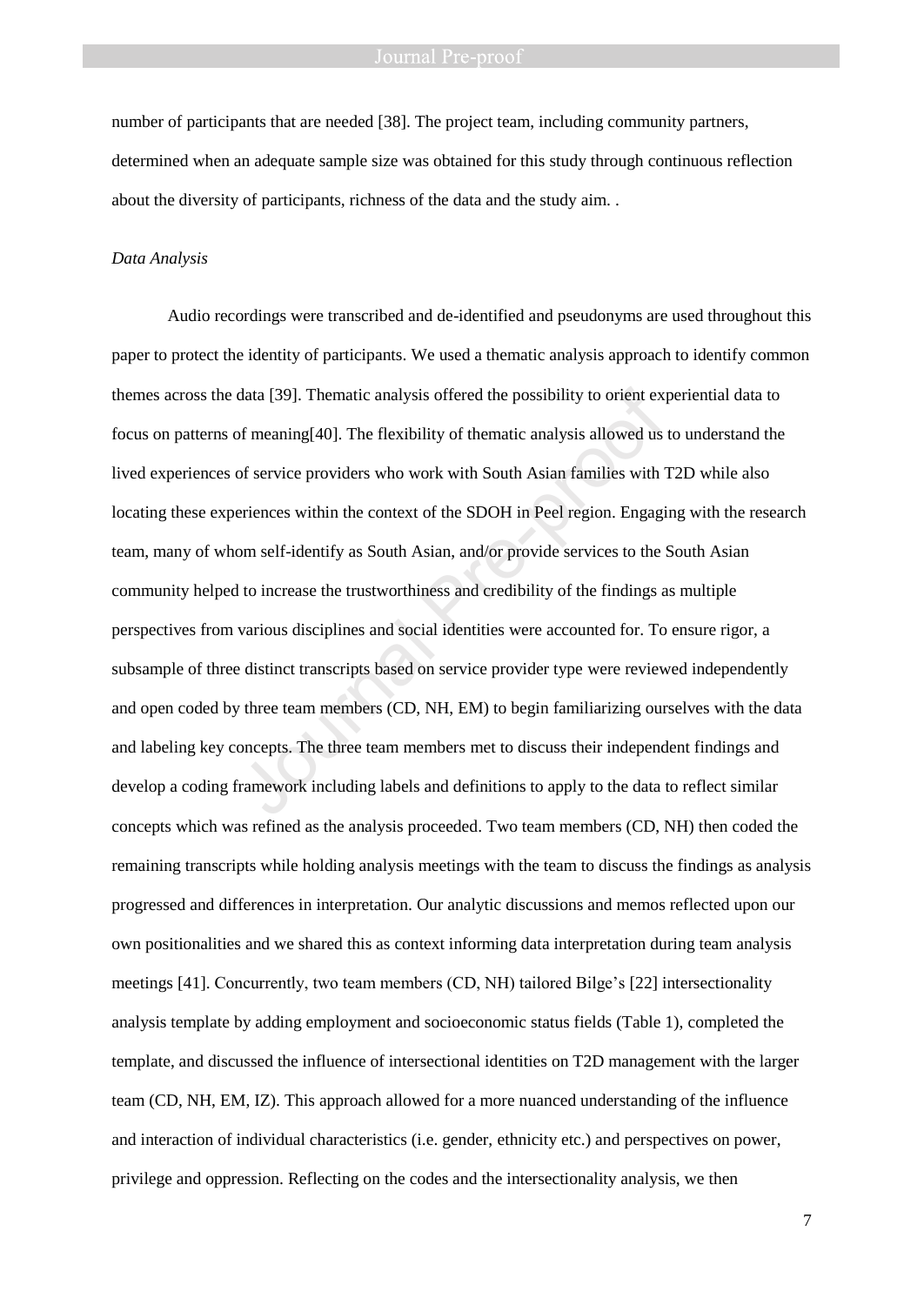developed themes during a series of team meetings where the relationships between the themes were explored and summarized. While there were additional data pertaining to each category in the intersectionality analysis, all aspects of this analysis could not be presented in this manuscript. Through discussions with our project team, and with guidance from our community partners, we chose to focus on the employment- and income-related intersections because these perspectives were prevalent throughout all service provider interviews.

### **RESULTS**

A total of 12 service providers (Table 2) were interviewed including clinicians (endocrinologist, dietician), community service providers (settlement workers, mental health counsellors, community ambassadors, care managers), and leaders at community service agencies. Service providers had experience working with various populations in the South Asian community including women, men, youth, seniors and 2SLGBTQ+ populations. The average age of participants was 45 years (range 22-71) and eight identified as female while four identified as male. Ten participants identified as South Asian and were bilingual. Service providers emphasized the significant role of employment and income on T2D management in the South Asian community. We identified the following three key themes related to the how social determinants impact T2D management: 1) Managing challenges with settlement process, labour policies and job market disparities take priority over T2D management; 2) Poor working conditions and socioeconomic status reduce access to health care and medication; and 3) Social, economic, and cultural barriers to implementing diet and exercise recommendations. 12 service providers (Table 2) were interviewed including clinidictician), community service providers (settlement workers, manunity ambassadors, care managers), and leaders at community had experience working with various

# *Managing challenges with the settlement process, labour policies, and job market disparities take priority over T2D management*

Service providers described how clients and patients experience challenges with attaining employment and income during the settlement process. Some described their lived and client experiences of racism that prevented South Asian newcomers from obtaining employment equivalent to their education and experience. These inequities often cause precarity, underemployment, and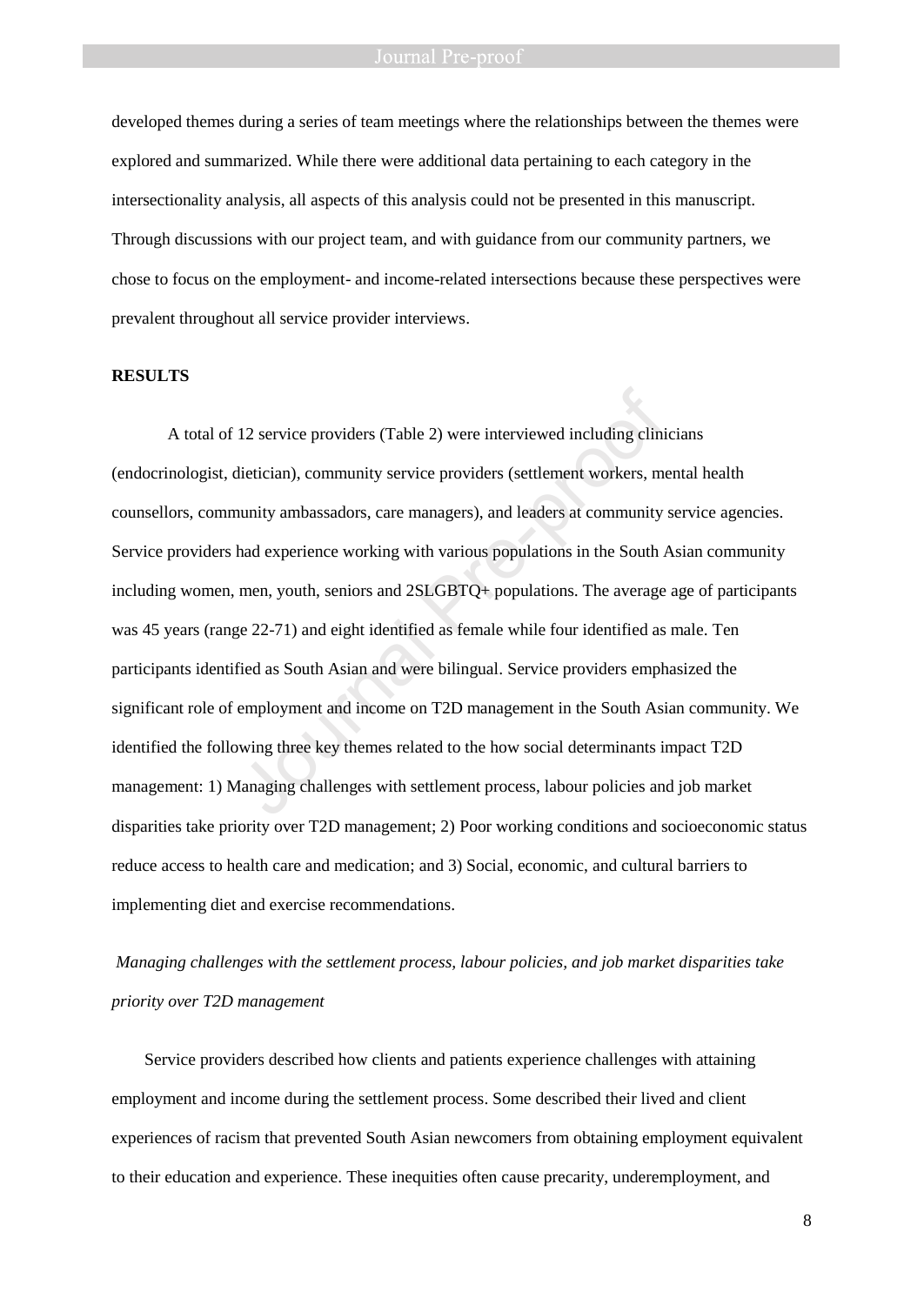stress for families, which prevents them from being able to focus on managing their health since they are preoccupied by more immediate concerns. A leader of a community agency spoke about the impact of racism on employment conditions in relation to T2D prevention and management:

So housing is a bigger issue, immigration is a bigger issue, poverty is a bigger issue, domestic violence, addictions, mental health, these are all bigger issues [than diabetes] in the community. The biggest issue for our community is the fact that Canada has been unable to address racism within the job market. If you come from back home to Canada with your education they look at that degree as if you have literally no experience whatsoever. …You are left with this lingering recollection of this trauma over and over again for a long time. Coupled with when you send out your resume and not a single call comes in for you. –Baladhi

Baladhi further explained that South Asians migrating through the Federal Skilled Worker Program, a program for skilled workers with foreign experience who want to immigrate to Canada permanently, report feeling "hopeless" particularly when coming from wealthier backgrounds and respected positions back home: is if you have literally no experience whatsoever. ... You are left<br>of this trauma over and over again for a long time. Coupled with<br>and not a single call comes in for you. --Baladhi<br>plained that South Asians migrating thr

That sense of helplessness and hopelessness is what drives other people to have heightened T2D in our culture in Canada… Racism is so insidious that it eats you inside… How do you rationalize when you have a PhD and people are not giving you the due? –Baladhi

Participants emphasized the importance of reversing longstanding policies that discriminate against internationally trained professionals. A community service leader described the significance of addressing the core challenges related to SDOH, like immigration and racism, which may help prevent T2D and support T2D self-management. However, they recognized the lack of direct government investment into prevention programs. As this individual observed, *"Prevention is key upstream, but zero dollars for it."* A settlement counsellor highlighted that their role is to think about how SDOH such as food security, employment status, immigration status, housing conditions, and racism related stress might impact a client's T2D self-management capacity and how they can support clients in addressing these challenges: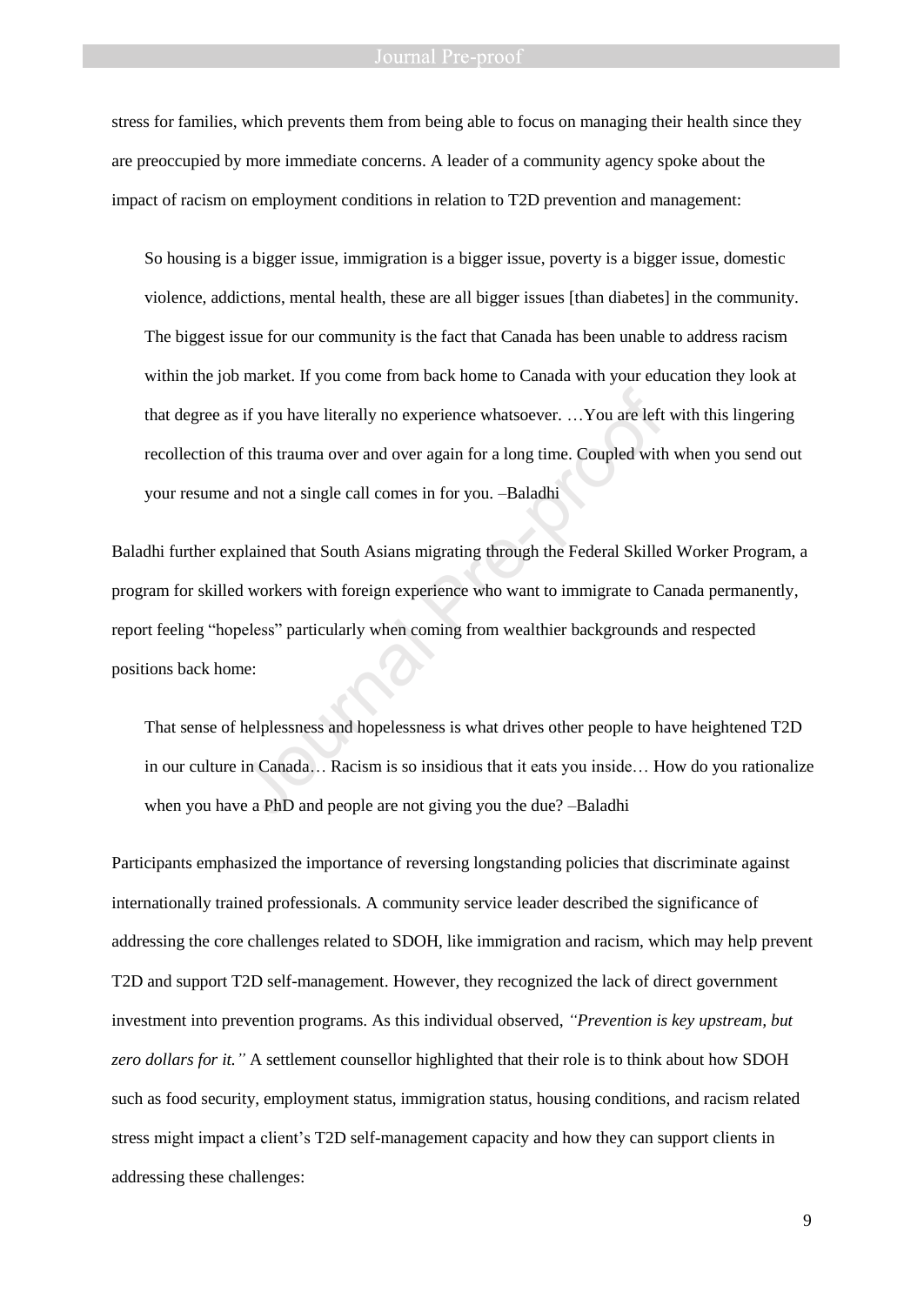They have difficulty finding the culturally appropriate food, so financial hardships, all this adds up. …If one thing is overwhelming this will affect the other. They will be in a kind of vicious circle. What is affecting the other and just getting worse. So we try to take [each] component and try to resolve each one to improve their overall physical and mental health and to ease their settlement. –Halla

### *Poor working conditions and socioeconomic status reduce access to health care and medication*

Employment status, type, and precarity often influence T2D healthcare and medication access. A community service leader described the South Asian communities as "*very hard working*" and reported that many individuals "*will go to work sick, sometimes because they have to."* A clinician described barriers to healthcare access including medication costs, inability to access or afford transportation and inability to take time off work to attend in-person appointments. A clinician who works at a hospital-based diabetes management program with a high proportion of South Asian clients, observed the potential benefit of virtual care throughout the COVID-19 pandemic to alleviate some of these barriers when in-person consultations are not required: atus, type, and precarity often influence T2D healthcare and move leader described the South Asian communities as "*very hard*  $\gamma$  individuals "*will go to work sick, sometimes because they hav* to healthcare access incl

Another barrier that affects many of our patients is medication access, it's medication cost related issues especially for adults who are sort of in that kind of 19 – 64 range and are working, but either have benefits or limited benefits and maybe don't qualify for a Trillium drug benefit plan…So when it comes to an appointment with a healthcare provider, that involves taking time off work a lot of the time, it involves transportation to our site, parking associated fees or multiple bus routes if you're using public transportation. It involves, necessarily, a little bit of a wait sometimes… So it's a tall ask for someone who doesn't have coverage or an employer that provides coverage or access to those services without jeopardizing someone's income. So that's a little bit different than, I'm going to take ten minutes out of my day for a phone call. –Ryan

Drawing from both their lived and client experiences, service providers suggested that taking alternative medicine and food remedies were common practices among South Asian clients because they are more affordable and familiar than T2D medications. Clients may be resistant to adhering to recommendations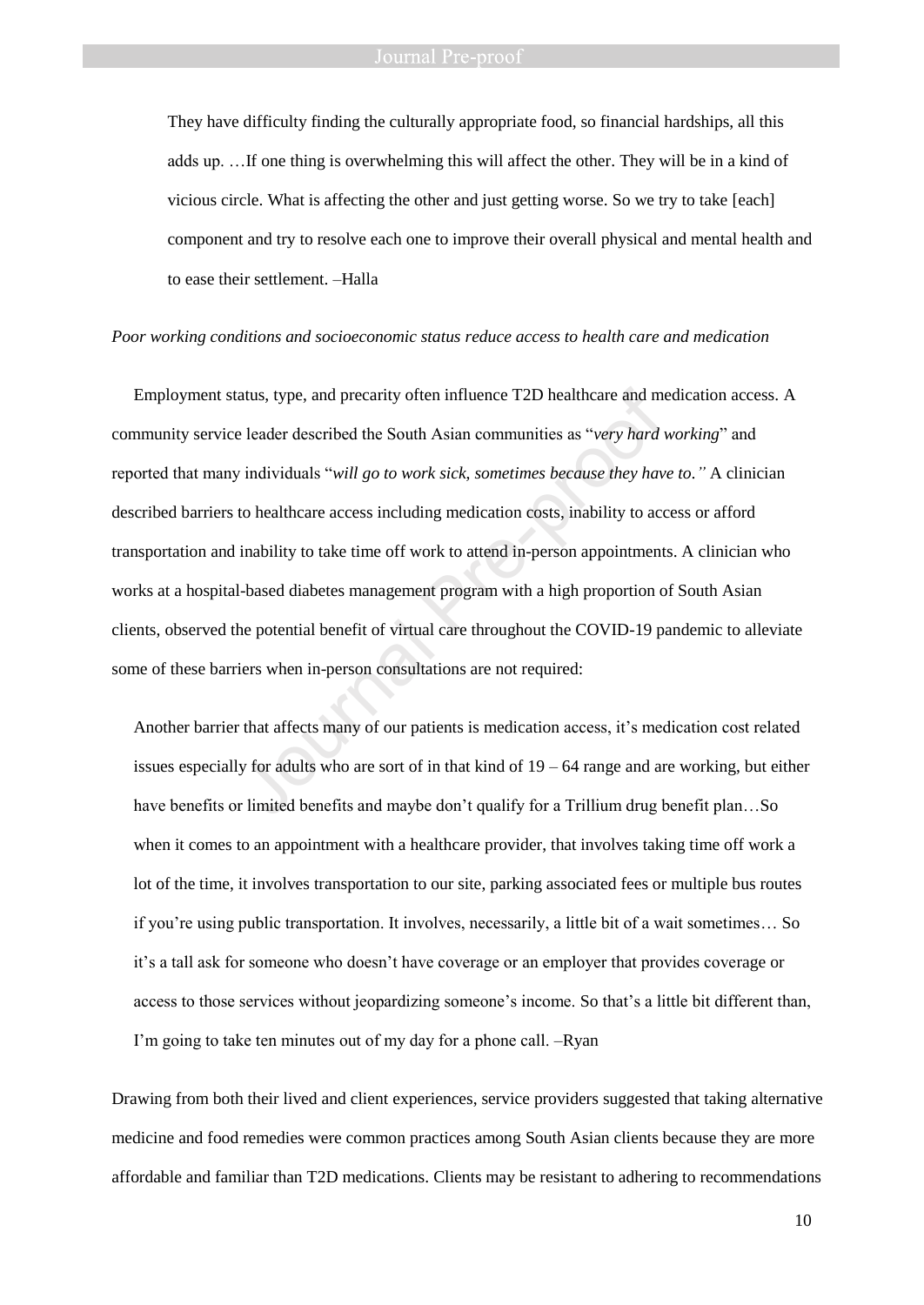for costly medications, and it can be challenging for seniors, who reside in multigenerational households, which are common in South Asian communities, do not have health benefits, and are reliant on family members to obtain medications. A support worker rationalized why clients use alternative medicine:

They have more stress, they have more diabetes…"Oh I do too many home remedies to control because I cannot go for a walk, I cannot do this, I cannot buy the stuff I used to buy." When they tell to the [family members], you guys can buy for us, [they] sometimes bring it, sometimes they don't bring it right? So that's why they are facing all kinds of problems and they start using more home remedies. –Gunjun

A settlement counsellor providing services to South Asian clients, who are not eligible for health benefits due to their precarious immigration status, emphasized the inaccessibility of health services for newcomers. They described referring South Asian clients to available government subsidy programs for prescription medication coverage when finances were identified as a concern:

Let's say immigrants that don't have proper status in Canada, they don't qualify for any health benefits in Canada… So that's where I try to educate them on a Trillium Drug Program [means tested subsidy for Ontario residents with high prescription drug costs] or Seniors Co-Payment Program [Ontario insurance co-payment program for seniors] by which they can maybe get a reduced amount on their prescription. –Radhana they don't bring it right? So that's why they are facing all kinds<br>sing more home remedies. --Gunjun<br>sellor providing services to South Asian clients, who are not eli<br>ir precarious immigration status, emphasized the inacce

### *Social, economic, and cultural barriers to implementing diet and exercise recommendations*

Service providers described social, cultural, and economic factors that are often intertwined influencing health behaviours related to T2D management including healthy eating and physical activity. A South Asian service provider with prediabetes described the social and cultural importance of food as a source of honor in many South Asian cultures. These traditions and cultural values have made their way into workplaces and may create decision-making tensions with adherence to diet and exercise recommendations: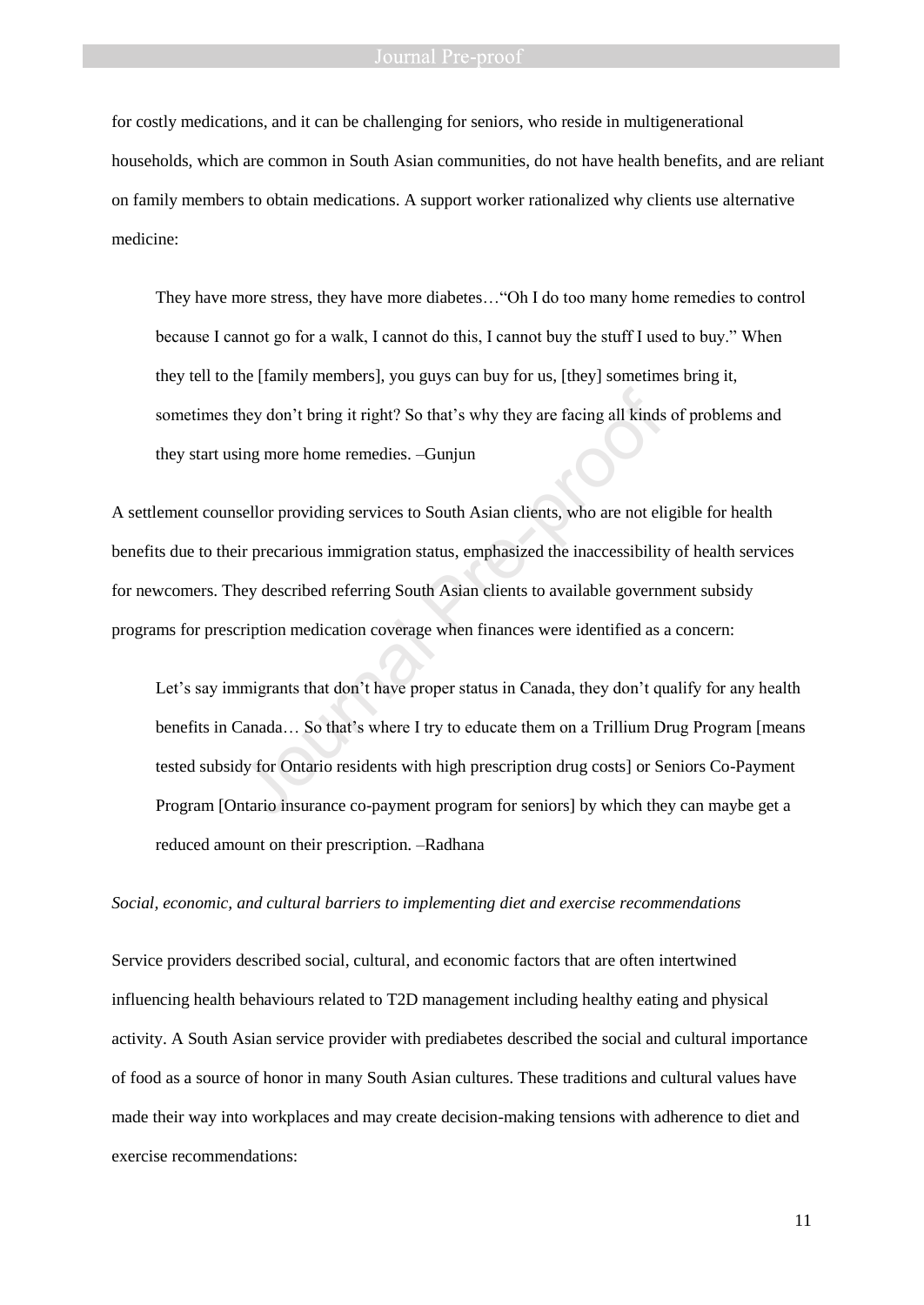Someone in the office will bring a thing of sweets…It would either be sweet, or deep fried and salty – and preferably both!.. "Look, Eid [religious holiday] coming up and, you know, would you like a sweet?" I hated the – the barriers for me to say, "No," are huge because I don't want to insult you. I'm honoured you're considering me. You're offering me a gift of food, you know, a tiny thing. And it's like, "Screw it. I'm eating the damn thing." –Gulshan

Several service providers also highlighted the importance of cultural sensitivity. A settlement worker described how there are limited culturally appropriate food options available to clients with food insecurity which can complicate implementing dietary recommendations for T2D management:

When they did have to go to the food bank you know they would get canned [food] and they had absolutely, no use for it… so it's hard because even when you do seek support and services to get some food and you go to a food bank, the food that is there is not culturally appropriate and so it becomes wasteful… I see that it's difficult for us to purchase healthy, wholesome foods because there's a cost price [associated] with it. –Krithika an complicate implementing dietary recommendations for T2D<br>did have to go to the food bank you know they would get canne<br>ely, no use for it... so it's hard because even when you do seek<br>food and you go to a food bank, the

Several participants explained that clients often need to choose between the expenses associated with implementing dietary and exercise recommendations or providing the basic needs for their families. Service providers reported that these decision making processes were stressful and further exacerbated throughout the COVID-19 pandemic. A service provider outlined the difficult choices families living on a limited budget experience and the lack of available options to meet the dietary needs for individuals with T2D:

If my clients want to go to a diabetics diet, you try to do it, do you think that it's going to be more expensive or less expensive than the general food? If my client has two, three children, the family to support, do you think that they're going for vegetable, vegetable is most costly?... If you live on a very limited budget, there are no options for individuals who are experiencing diabetes. –Thomma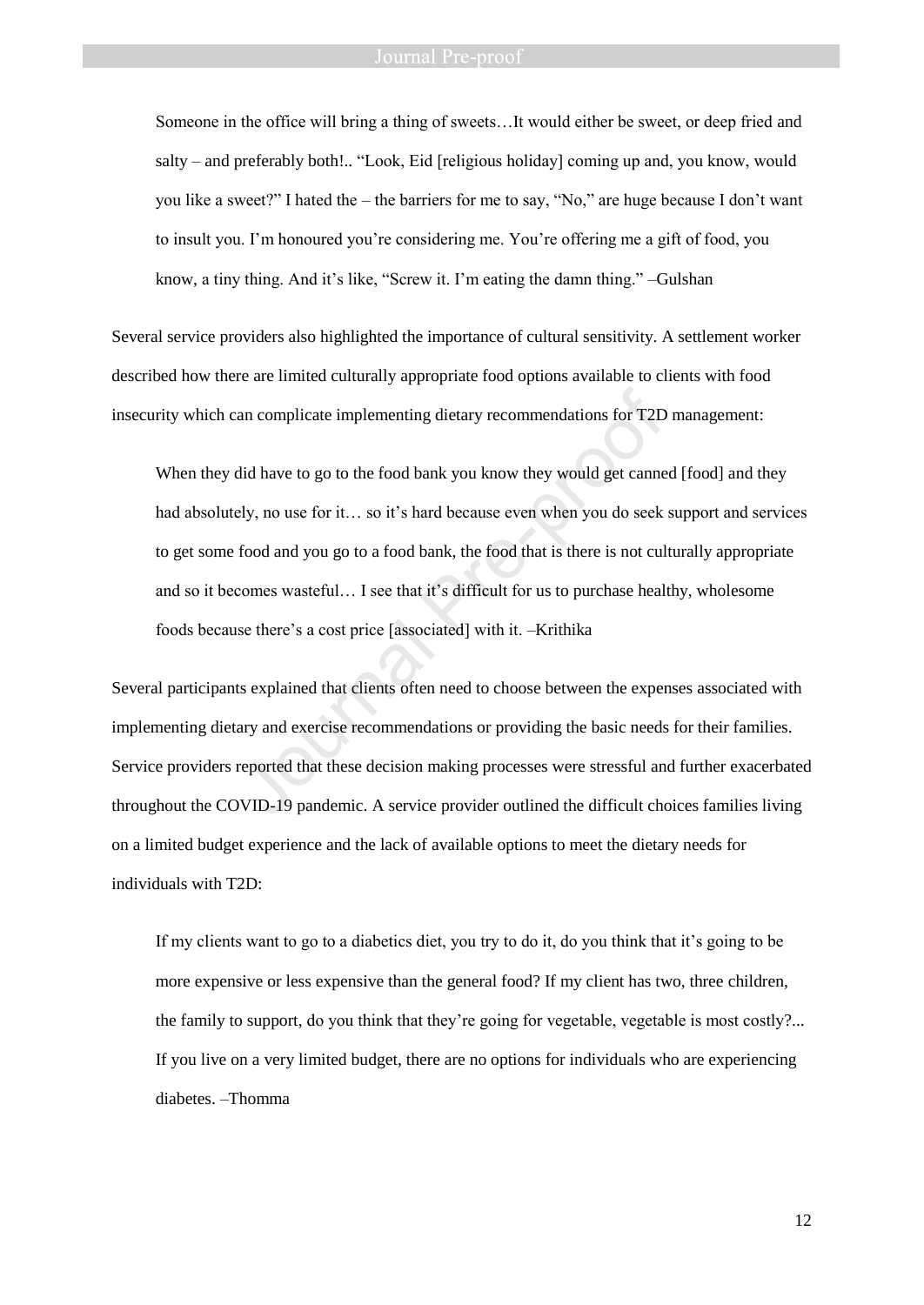Participants further highlighted that the opportunities and barriers to T2D management are better understood by South Asian service providers who are more familiar with their social and cultural context including employment, income, dietary and exercise restrictions: "*It's so nice to speak to somebody who knows the language, you understand our culture.*" – Halla

Service providers further recognized that long work hours, multiple jobs, and employment precarity can impact health behaviours such as times of eating and ability to exercise due to competing priorities. This lack of time associated with a culture of long work hours prevents clients from engaging in recommended health behaviours such as eating earlier and exercising. While this was suggested for all adults in caregiving roles, this was specifically highlighted in relation to women (especially mothers and grandmothers) who are traditionally responsible for caregiving and household duties in South Asian families: mended health behaviours such as eating earlier and exercising<br>dults in caregiving roles, this was specifically highlighted in rel<br>rs and grandmothers) who are traditionally responsible for carego<br>ian families:<br>o pay bills

They have to pay bills so some of them are working like 12 hours a shift or they are working long hours. They have to come home and make food. I'm talking about women. They have to come home, make food, take care of their kids. They don't have time to do these exercises. – Radhana

A settlement worker stated that policy interventions are needed in order to ensure that positive health behaviours are accessible and affordable. They suggested that the government should provide subsidies to encourage healthier behaviours:

I think people want to eat healthy, but the government needs to make it easier for us to make healthier choices. –Krithika

### **DISCUSSION**

Through an intersectional lens, this study offers service provider perspectives on the influence of the social determinants of health, specifically employment and income, on T2D management in South Asian communities in Peel region. This is particularly important in Peel region given the large South Asian population, high T2D rates and prominence of lower-income households [5]. Service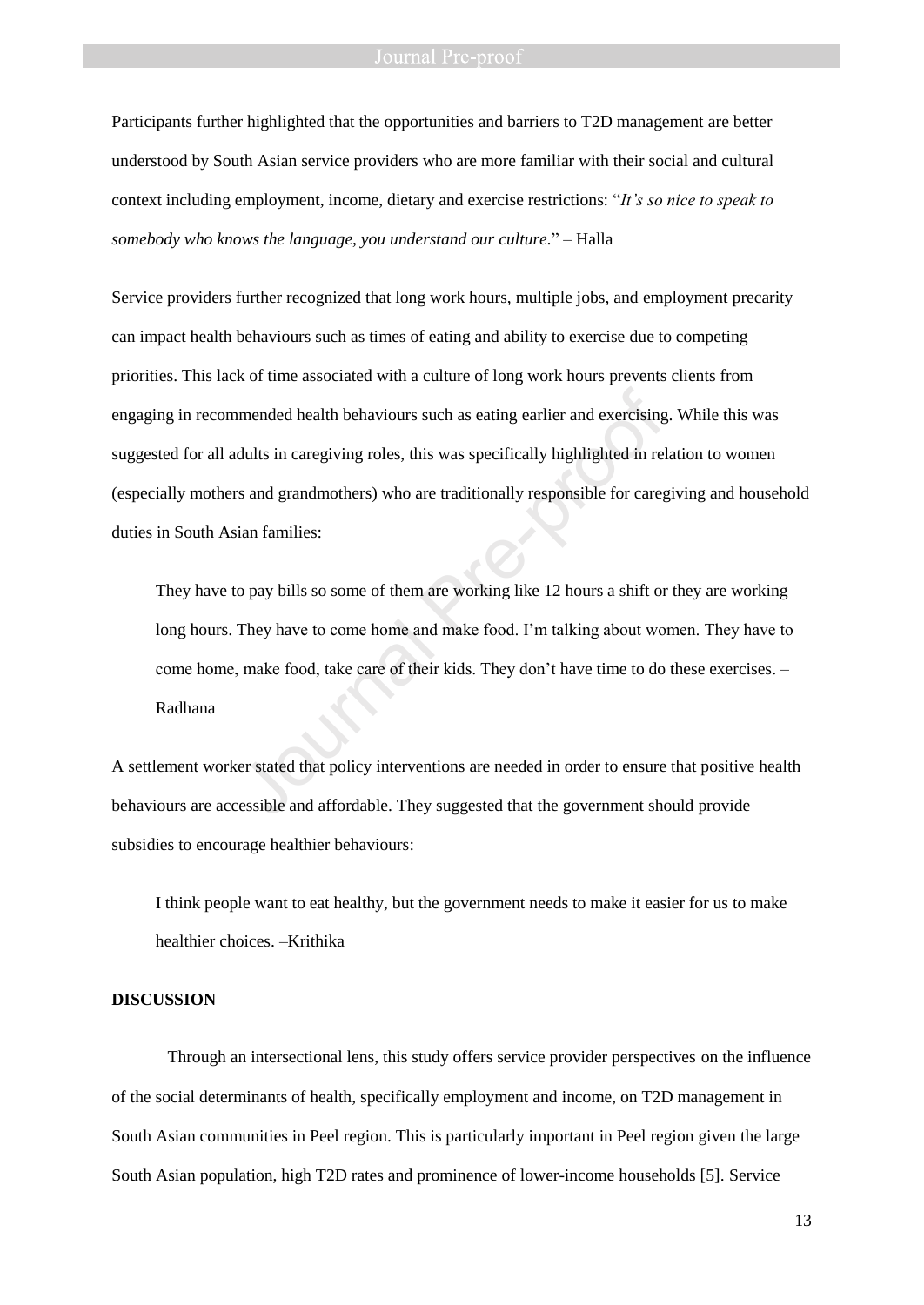providers highlighted how racism can impact access to stable, well-paying jobs with benefits for South Asian adults and thus impact T2D prevention and management. Participants described suboptimal employment conditions, such as working multiple jobs, long hours, limited health benefits, and lack of access to healthcare services, exercise facilities, and affordable medication as barriers to successful T2D management in the Peel region. Service provider recommendations for actions to address the identified SDOH are summarized in Table 3.

Many marginalized communities across Ontario experience employment barriers including, low-income workers with precarious jobs and their families, women, people with disabilities, racialized communities, Indigenous people, youth, and immigrants are often disproportionately impacted which can lead to health inequities [42, 43]. Evidence prior to the pandemic implicated shift work as being associated with a higher risk of T2D than daytime work schedules [44]. Further, there is a positive association between working long hours (>55 hour per week vs. working <40 hours per week) and higher incidence of T2D in adults with lower incomes but not with adults in higher incomes [45]. A recently published Employment Equity Report, recommends reforming employment legislation and proactive programs to target systemic racism in hiring practices while also ensuring that protective standards are widely enforced and monitored across Ontario and Canada [42, 43]. Service providers and organizations can potentially engage in advocacy efforts aimed at creating more equitable employment practices. For individual patients or clients, this could include providing documentation to employers about accommodations that clients may need to manage their chronic conditions [46]. On a larger scale, this could include lobbying at various levels of government for financial and legislative reform for employment standards [46]. We have seen this act of advocacy increase throughout the COVID-19 pandemic with community agencies and healthcare providers lobbying for more equitable policies and practices [47]. To date, Canada's health policies have failed to adequately address the SDOH, and therefore, changes in the approach to funding allocation to address the SDOH and more equitable employment practices are required [48, 49]. rginalized communities across Ontario experience employment<br>ers with precarious jobs and their families, women, people with<br>nities, Indigenous people, youth, and immigrants are often disp<br>an lead to health inequities [42,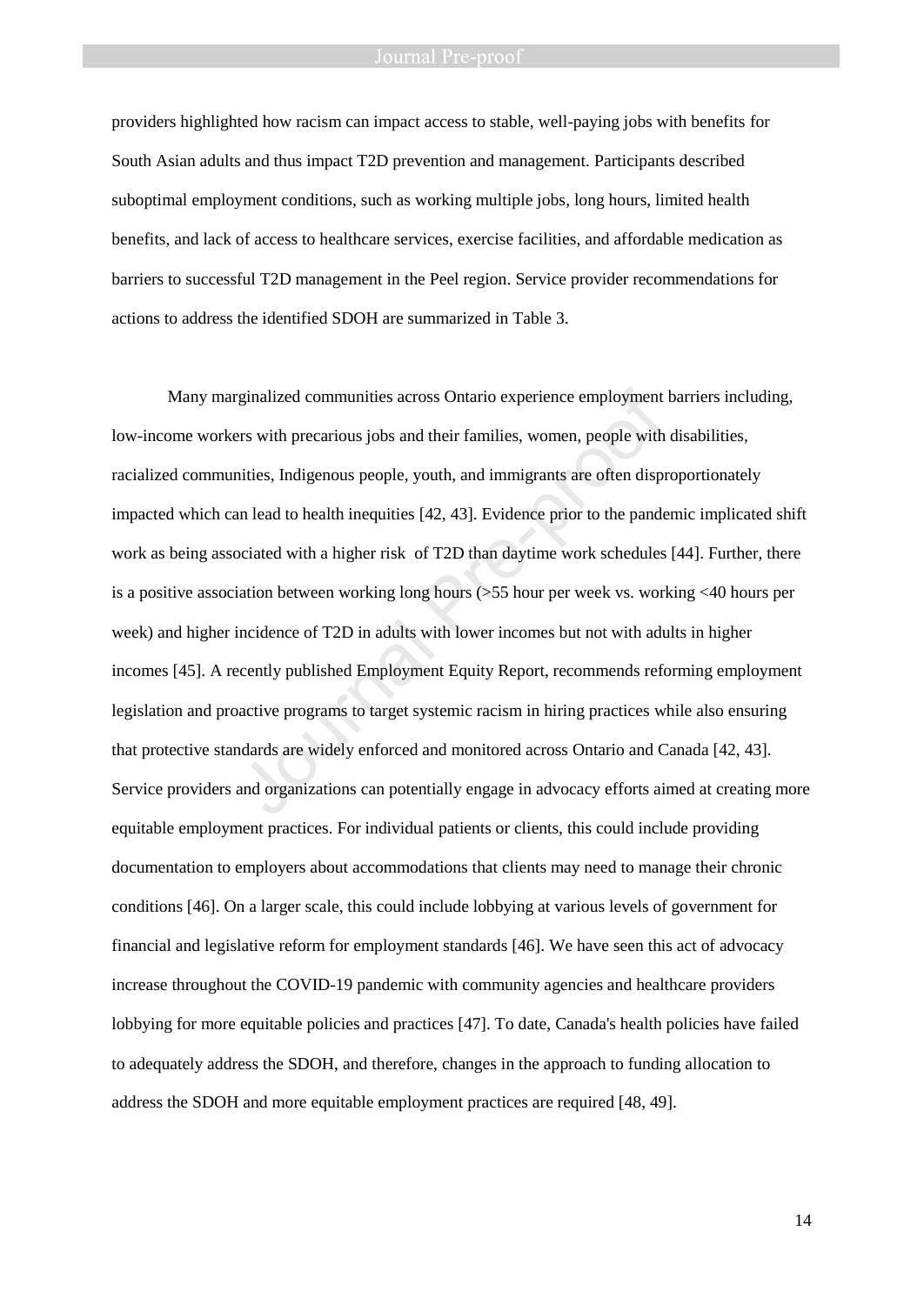Although participants highlighted the need for culturally adapted T2D management interventions for South Asians, such interventions have had inconsistent effectiveness. A systematic review found that these interventions tend to focus on providing programs in participants' preferred languages and incorporate culturally relevant dietary information often provided by a South Asian service provider [50]. These programs are often adapted from existing efficacious programming for the general population[51]. However, innovative and culturally appropriate T2D management program and policy interventions that address the SDOH and are co-designed alongside South Asian adults with a lower income and T2D are lacking. Consistent with our findings, evidence shows that offering diabetes appropriate foods at food banks increases fruit and vegetable intake levels for lower income households [52]. For example, an innovative program in the Peel region, [Langar on Wheels,](https://pchs4u.com/programs/langar-on-wheels/) an adaptation of the Meals on Wheels program, provides culturally and T2D appropriate food options for South Asian families. There is a need for continued investment in culturally appropriate programming that considers values across the South Asian diaspora, such as the importance of food in South Asian culture, while also considering the heterogeneity of South Asian communities. Future research should explore the experiences of South Asian adults with T2D in order to co-design potential interventions that meet their social, economic and cultural needs. r income and T2D are lacking. Consistent with our findings, ev<br>appropriate foods at food banks increases fruit and vegetable int<br>is [52]. For example, an innovative program in the Peel region,<br>i.e <u>Meals on Wheels</u> program

Service provider participants identified that they have a role in assisting clients with overcoming barriers related to SDOH by providing referrals to supports and services. Previous research shows significant associations between increased diabetes distress, perceived stress, and access to care with both lower income and social supports [53, 54]. Additionally, the rate of depression and total diabetes-related stress has been reported as 15% and 52.5% respectively for South Asian adults with T2D [55]. It is important that service providers consider the impacts of SDOH on T2D management and provide appropriate resources including financial supports like medication copayment plans as suggested in this study [54, 56]. Providing service providers with training about available social and financial resources could give service providers a better understanding of the available culturally appropriate recommendations and referrals to meet their clients intersectional needs and assist clients with T2D management [56, 57]. The majority of the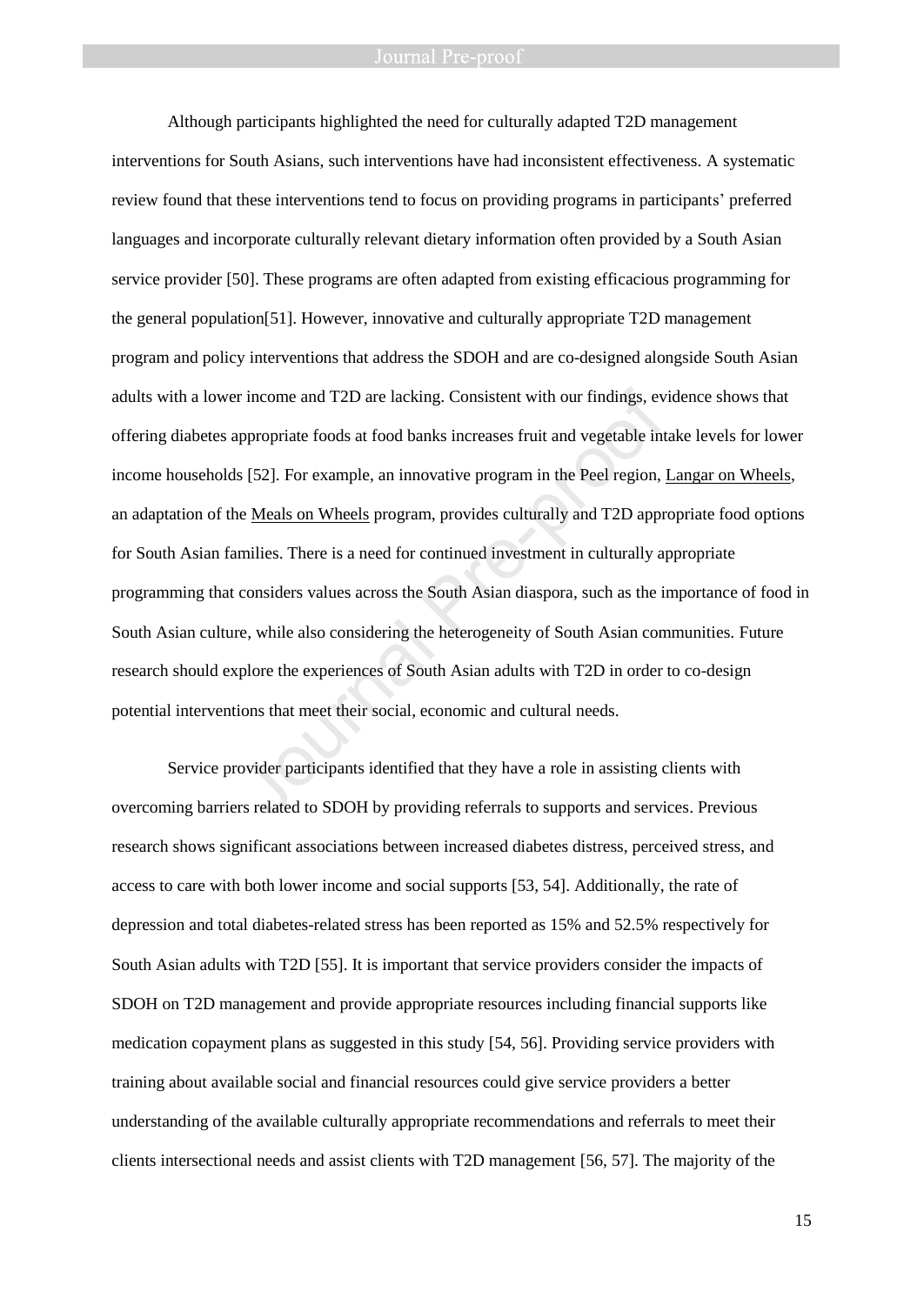service providers interviewed for this project were also South Asian and/or had T2D or prediabetes and felt that they were able to better understand their clients' needs, values, and beliefs through their own lived experience. This highlights the need to hire racially diverse service providers who identify from the same communities as their clients in order to better understand and address the social contexts of their clients, [58]. Such hiring practices might help to reduce discrimination and structural inequalities to lessen oppression [59]. In circumstances where service providers do no identify with the communities they serve, additional anti-oppression training could enhance their understanding of sociocultural factors to improve service provision [58].

Participants in this study suggested that virtual care, which has gained popularity during the COVID-19 pandemic, offered greater flexibility and minimized barriers associated with attending health care appointments in person. Evidence indicates that virtual care increases accessibility and attendance at T2D healthcare appointments by removing time constraints and transportation barriers [60]. Recent data also highlight that Brampton, a city in Peel Region, has the lowest per-capita healthcare funding in the province which equates to less resources for much needed programming [61]. This lack of healthcare funding might be especially impactful on South Asian patients who experience healthcare access barriers related to time and transportation due to work commitments or a lack of health benefits. However, as discussed by participants, there is a need for flexible appointment times as precariously employed individuals may not have autonomy to choose their break times or shift schedules. When offering virtual care, clinicians should consider the benefits and challenges including technology literacy, hesitancy, and accessibility [60]. For appointments when in person attendance is required, healthcare organizations should consider potential transportation barriers, financial constraints, and time required to attend appointments and offer appropriate supports to ensure better healthcare access. or improve service provision [58].<br>
Its in this study suggested that virtual care, which has gained po<br>
mic, offered greater flexibility and minimized barriers associate<br>
ttments in person. Evidence indicates that virtual

### *Strengths and Limitations*

A strength of this study is that it adds to the limited literature by describing service provider perspectives about how SDOH, specifically employment and income, impact T2D management for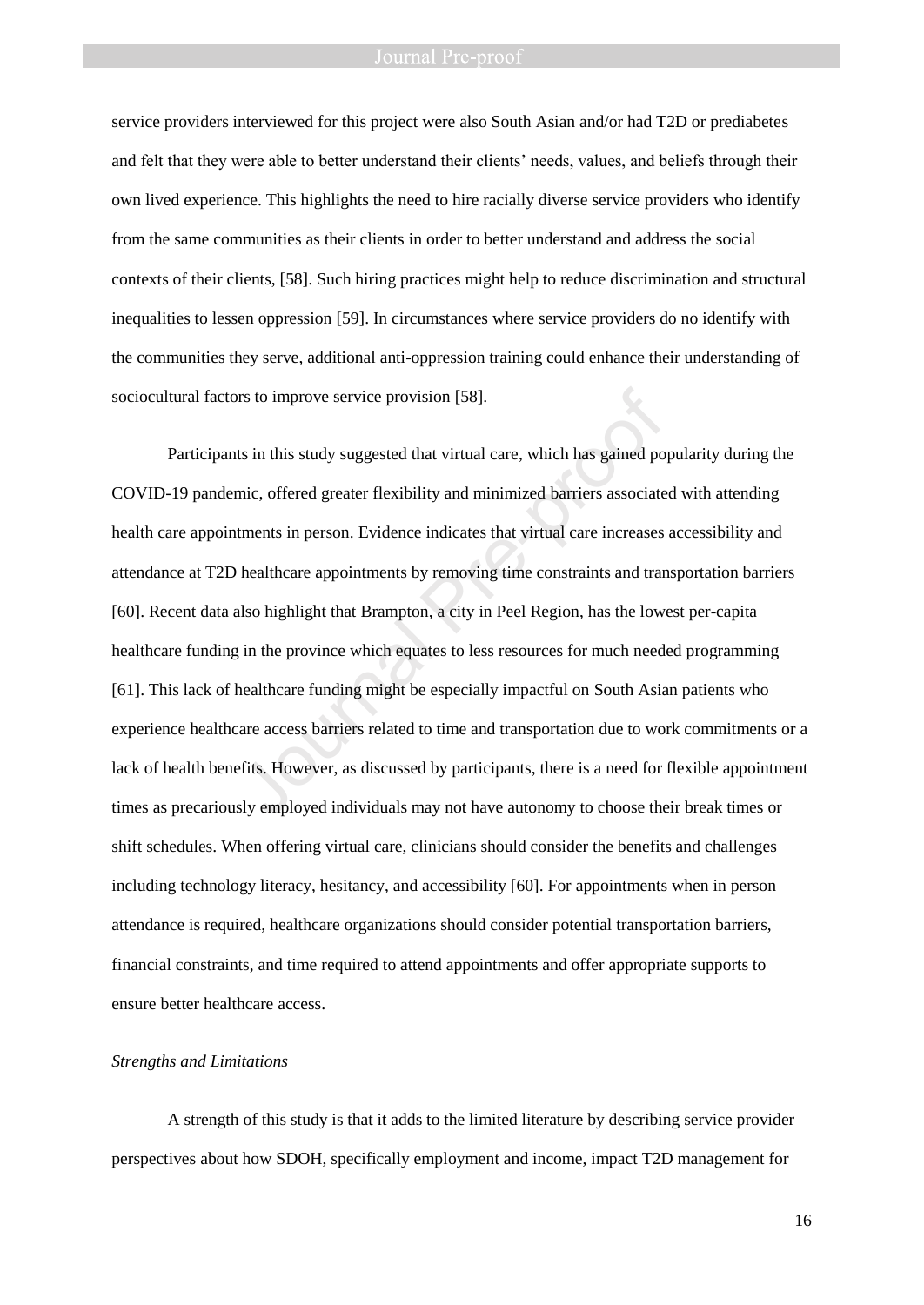South Asian communities. This study was developed and initiated with the South Asian community based on local needs identified by community members and local agencies. A community-based approach enabled collaborative development and guidance to ensure all study activities were culturally safe. Additionally, most of the service providers (83.3%) had lived experience being South Asian and/or had diabetes or prediabetes, which allowed them to relate better to their South Asian clients. A service provider highlighted that clients find it easier to receive services from service providers who speak the same language and understand their sociocultural contexts. Future studies could explore whether similar perspectives would be observed by providers who do not have lived experiences of being South Asian or having diabetes. A limitation of this study is that it is a qualitative descriptive study with a small sample size. A larger sample size would allow us to compare the perspectives of different types of services providers. While this study specifically explored service provision perspectives for South Asian clients, it is also important to understand the needs of other under resourced communities given the high rates of T2D in Peel region. ther similar perspectives would be observed by providers who on measurements of this study is the study with a small sample size. A larger sample size would be observed by the study is the study with a small sample size. A

### **CONCLUSION**

Service providers attribute the high prevalence of T2D in South Asian adults to the interconnected relationship between social, cultural, economic, and systemic factors. Service providers play an important role in providing culturally appropriate supports to identifying and addressing the SDOH impacting their clients' T2D management while also advocating for changes to employment policies and practices rooted in systemic racism. More equitable employment policies and practices are needed as well as culturally appropriate and contextually-adapted T2D prevention and management in order to address the systemic issues facing South Asian adults with T2D in Canada. Although this was a local study, we believe that our approach and findings will be valuable to researchers and clinicians in other jurisdictions who are committed to advocating for more equitable employment policies and practices and developing culturally appropriate services to address the systemic issues facing South Asian adults with T2D in Canada.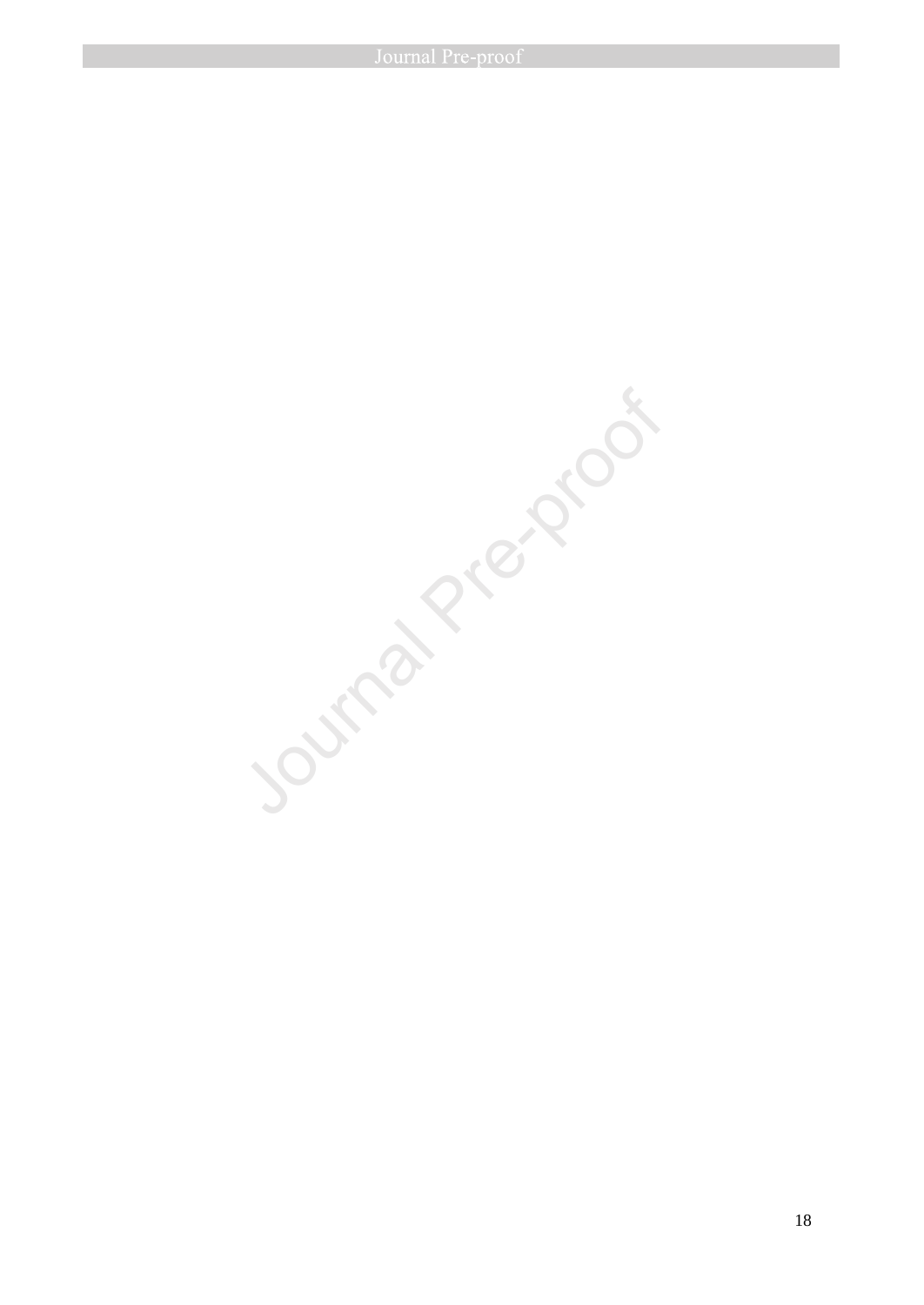## **TABLES AND FIGURES**

## **Table 1: Adapted Version of Bilge's[22] Intersectionality Analysis Template**

| Social<br>Categories        | Discrete Consideration (Step 1)                   | Intersectional Consideration (Step 2)                                                                                                                                      |
|-----------------------------|---------------------------------------------------|----------------------------------------------------------------------------------------------------------------------------------------------------------------------------|
| Gender                      | How gender informs this individual<br>account?    | How gender interacts/intersects with other<br>social categories in this individual account?<br>OR which dimensions of the experience are<br>interacting with gender?       |
| Race                        | How race informs this individual<br>account?      | How race interacts/intersects with other social<br>categories in this individual account?<br>OR which dimensions of the experience are<br>interacting with race?           |
|                             |                                                   |                                                                                                                                                                            |
| Ethnicity/<br>ethnocultural | How ethnicity informs this individual<br>account? | How ethnicity interacts/intersects with other<br>social categories in this individual account?<br>OR which dimensions of the experience are<br>interacting with ethnicity? |
|                             |                                                   |                                                                                                                                                                            |
| Religion                    | How religion informs this individual<br>account?  | How religion interacts/intersects with other<br>social categories in this individual account?<br>OR which dimensions of the experience are<br>interacting with religion?   |
|                             |                                                   |                                                                                                                                                                            |
| Language                    | How language informs this<br>individual account?  | How language interacts/intersects with other<br>social categories in this individual account?<br>OR which dimensions of the experience are<br>interacting with language?   |
|                             |                                                   |                                                                                                                                                                            |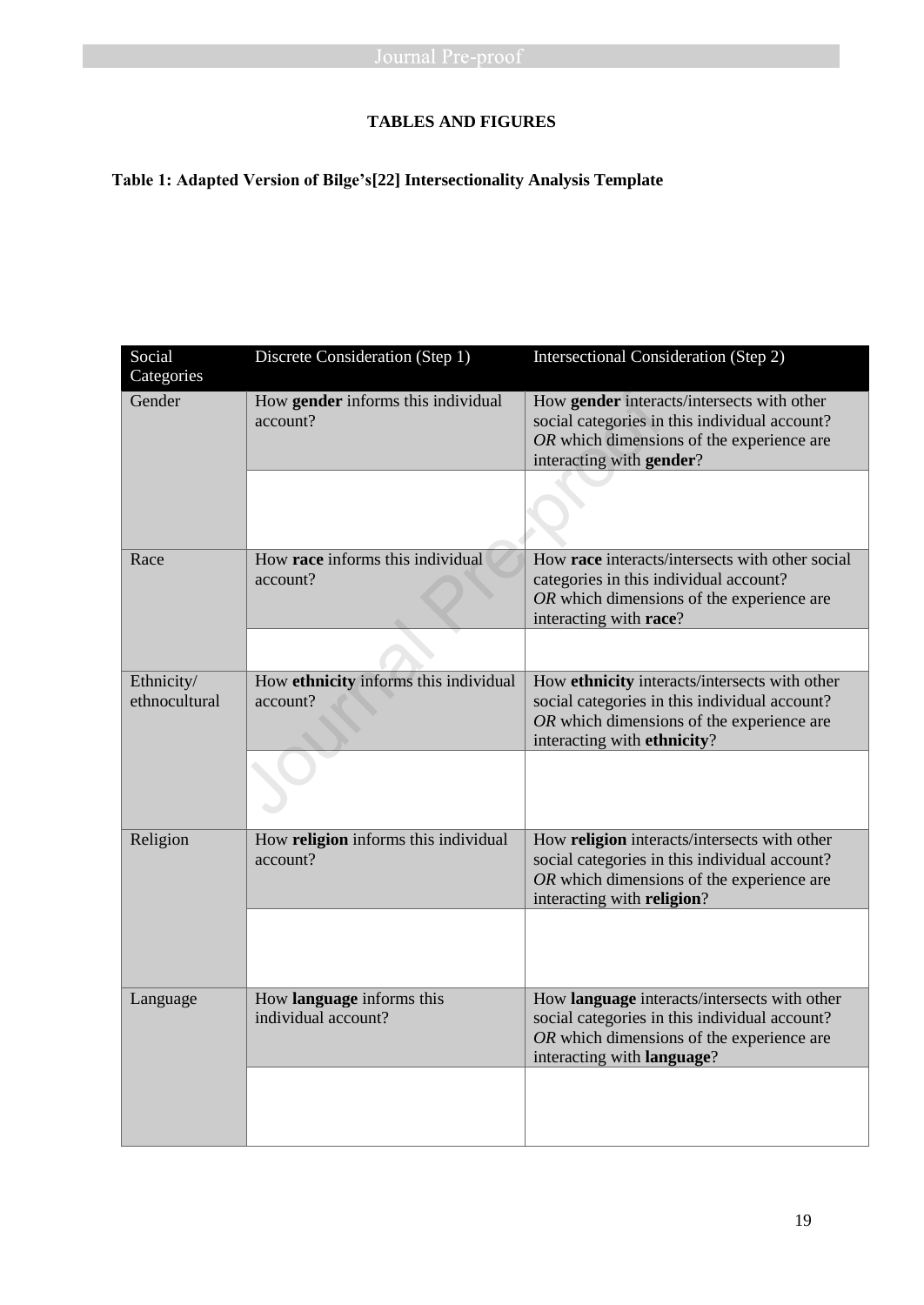| Citizenship<br><b>Status</b>                                          | How citizenship status informs this<br>individual account? | How citizenship status interacts/intersects<br>with other social categories in this individual<br>account?<br>OR which dimensions of the experience are<br>interacting with citizenship status? |
|-----------------------------------------------------------------------|------------------------------------------------------------|-------------------------------------------------------------------------------------------------------------------------------------------------------------------------------------------------|
|                                                                       |                                                            |                                                                                                                                                                                                 |
| <b>SES</b>                                                            | How SES informs this individual<br>account?                | How SES interacts/intersects with other social<br>categories in this individual account?<br>OR which dimensions of the experience are<br>interacting with SES?                                  |
|                                                                       |                                                            |                                                                                                                                                                                                 |
| Education                                                             | How education informs this<br>individual account?          | How <b>education</b> interacts/intersects with other<br>social categories in this individual account?<br>OR which dimensions of the experience are<br>interacting with education?               |
|                                                                       |                                                            |                                                                                                                                                                                                 |
| Age                                                                   | How age informs this individual<br>account?                | How age interacts/intersects with other social<br>categories in this individual account?<br>OR which dimensions of the experience are<br>interacting with age?                                  |
|                                                                       |                                                            |                                                                                                                                                                                                 |
| Social Support<br>(living)<br>arrangements,<br>family and<br>informal | How social support informs this<br>individual account?     | How social support interacts/intersects with<br>other social categories in this individual<br>account?<br>OR which dimensions of the experience are<br>interacting with social support?         |
| support<br>networks)                                                  |                                                            |                                                                                                                                                                                                 |
| Geography                                                             | How geography informs this<br>individual account?          | How geography interacts/intersects with other<br>social categories in this individual account?<br>OR which dimensions of the experience are<br>interacting with geography?                      |
|                                                                       |                                                            |                                                                                                                                                                                                 |
| Abilities                                                             | How abilities informs this individual<br>account?          | How abilities interact/intersect with other<br>social categories in this individual account?<br>OR which dimensions of the experience are<br>interacting with abilities?                        |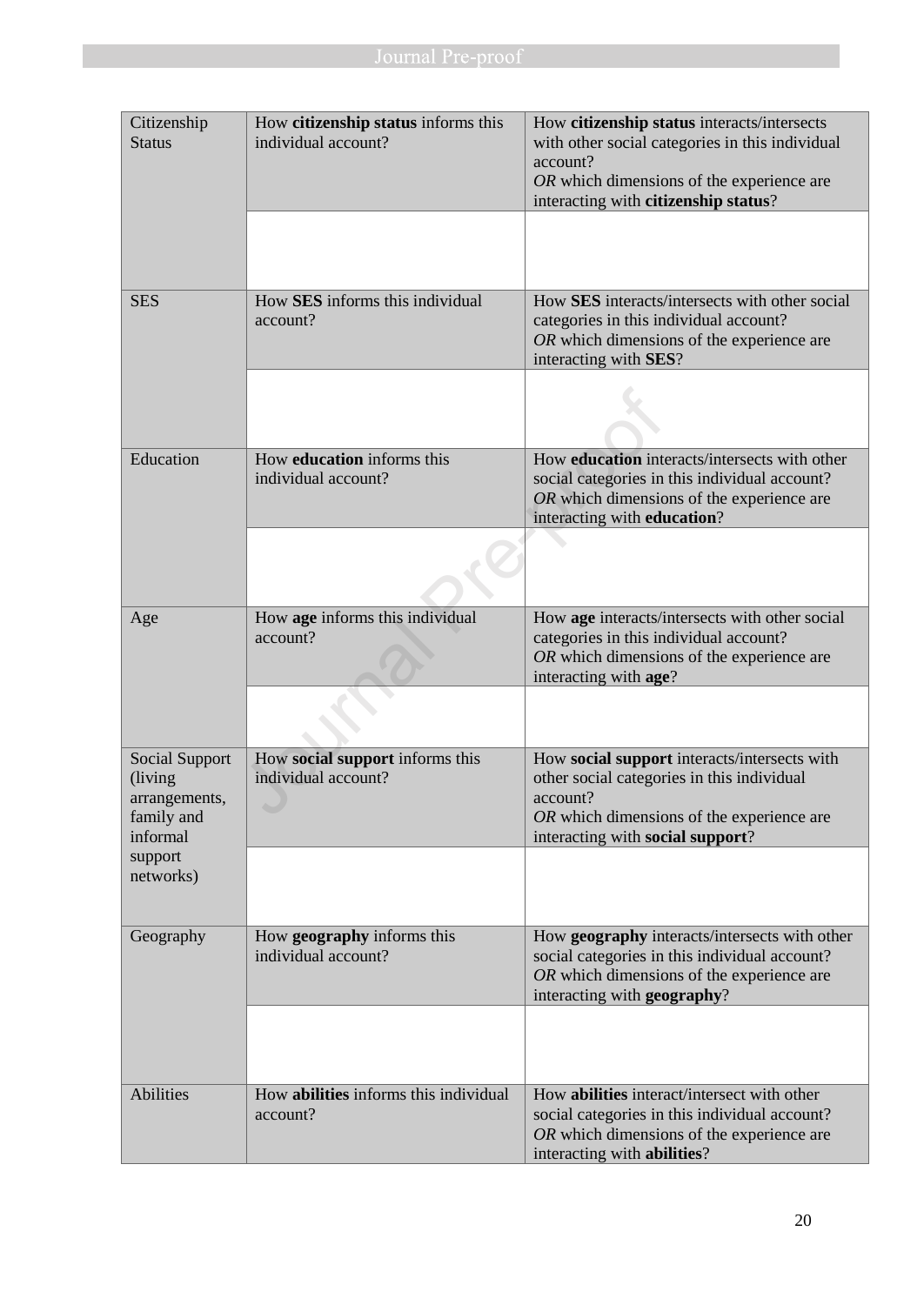| Sexuality/body<br>image | How sexual orientation informs this<br>individual account?                         | How sexuality/body image interacts/intersects<br>with other social categories in this individual<br>account?<br><i>OR</i> which dimensions of the experience are<br>interacting with sexuality/body image? |
|-------------------------|------------------------------------------------------------------------------------|------------------------------------------------------------------------------------------------------------------------------------------------------------------------------------------------------------|
|                         |                                                                                    |                                                                                                                                                                                                            |
| Other                   | Are there other relevant social<br>categories/relations informing this<br>account? | How other relevant social<br>categories/relations interact/intersects with<br>other social categories in this individual<br>account?                                                                       |
|                         |                                                                                    |                                                                                                                                                                                                            |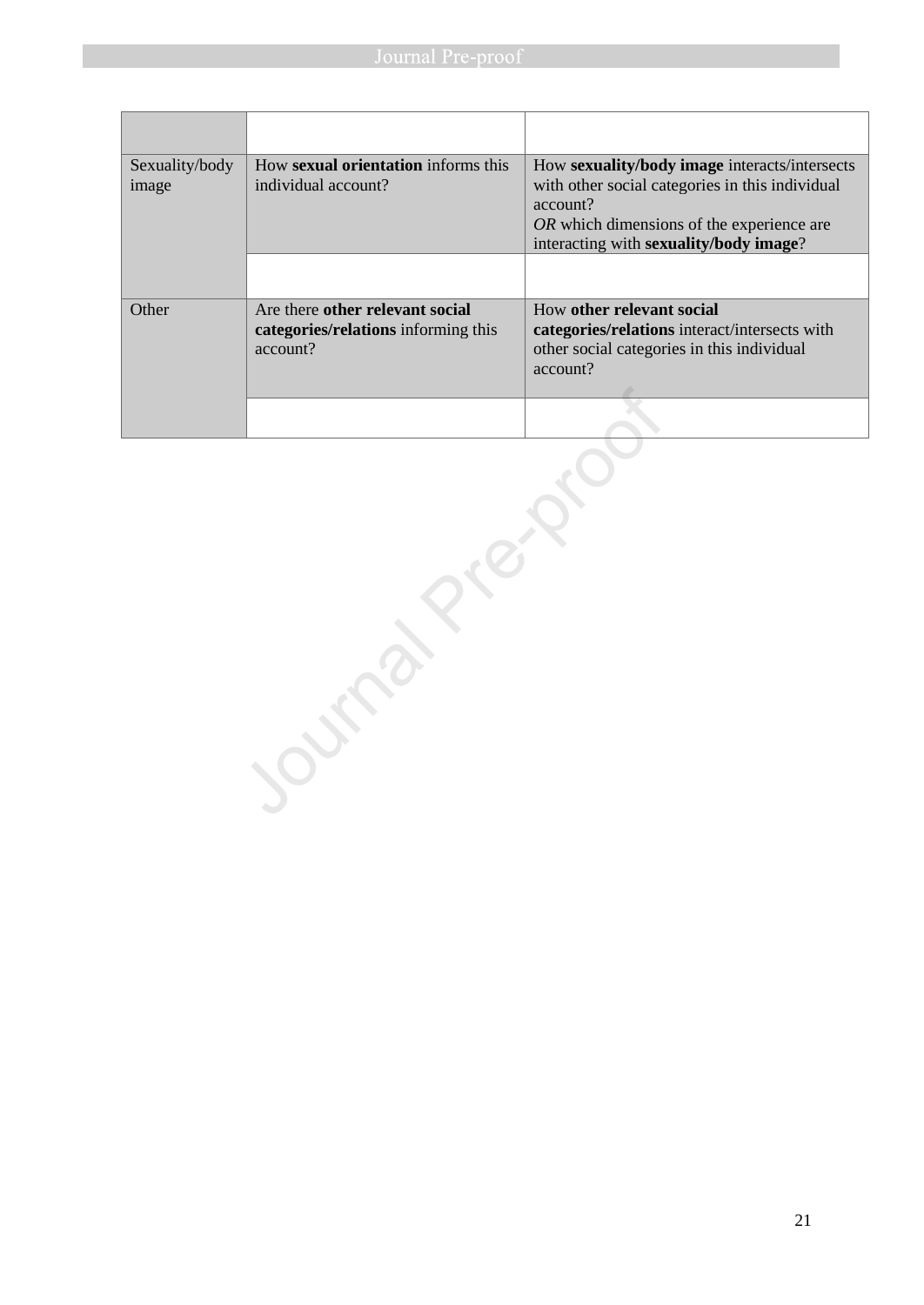## **Table 2: Characteristics of Participants**

| Demographic                                          | Frequency $(n=12)$                               |  |
|------------------------------------------------------|--------------------------------------------------|--|
| Gender                                               |                                                  |  |
| Male                                                 | 4                                                |  |
| Female                                               | 8                                                |  |
| Age: Mean: 45 years                                  | Age range: 22-72                                 |  |
| Race:                                                |                                                  |  |
| South Asian                                          | 10                                               |  |
| Middle Eastern                                       | 1                                                |  |
| <b>White-North American</b>                          | $\mathbf{1}$                                     |  |
| Language Spoken at Home:                             | *n=4 participants spoke more than 2<br>languages |  |
| Arabic                                               | $\mathbf{1}$                                     |  |
| Bengali                                              | 1                                                |  |
| English                                              | 12                                               |  |
| Gujarati                                             | 1                                                |  |
| Hindi                                                | 4                                                |  |
| Malayalam                                            | 1                                                |  |
| Punjabi                                              | 5                                                |  |
| Tamil                                                | $\overline{c}$                                   |  |
| Urdu                                                 | 1                                                |  |
| Highest Education Level In Canada or Internationally |                                                  |  |
| Undergraduate university degree                      | $\overline{2}$                                   |  |
| College diploma/Professional School                  | $\overline{2}$                                   |  |
| Graduate degree                                      | 8                                                |  |
| Service Provider Role:                               |                                                  |  |
| Leader of Non-Profit Organization                    | $\overline{2}$                                   |  |
| Healthcare Clinician                                 | 2                                                |  |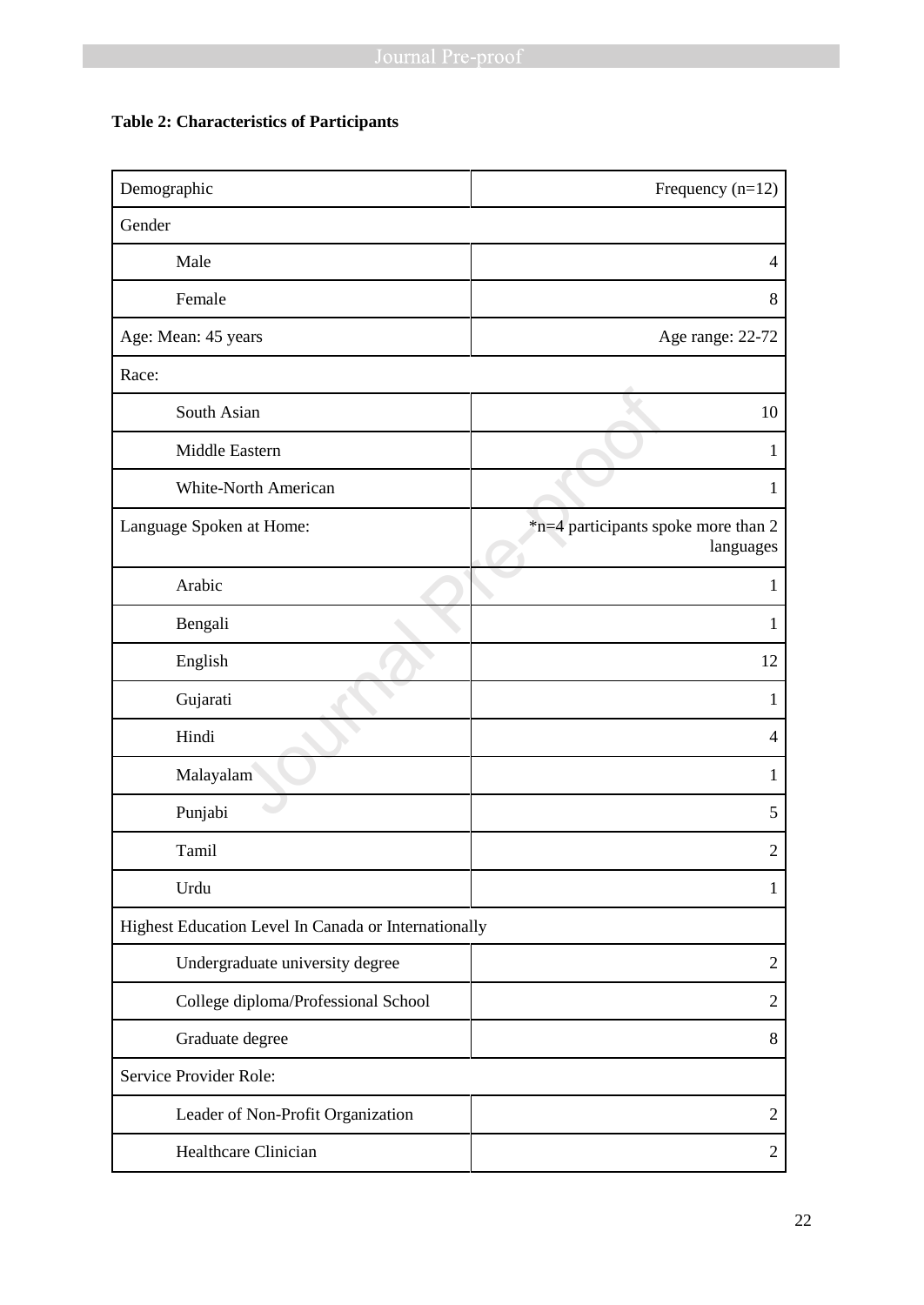| <b>Community Health Service Provider</b> |  |
|------------------------------------------|--|
| <b>Community Social Service Provider</b> |  |

Journal Pre-proof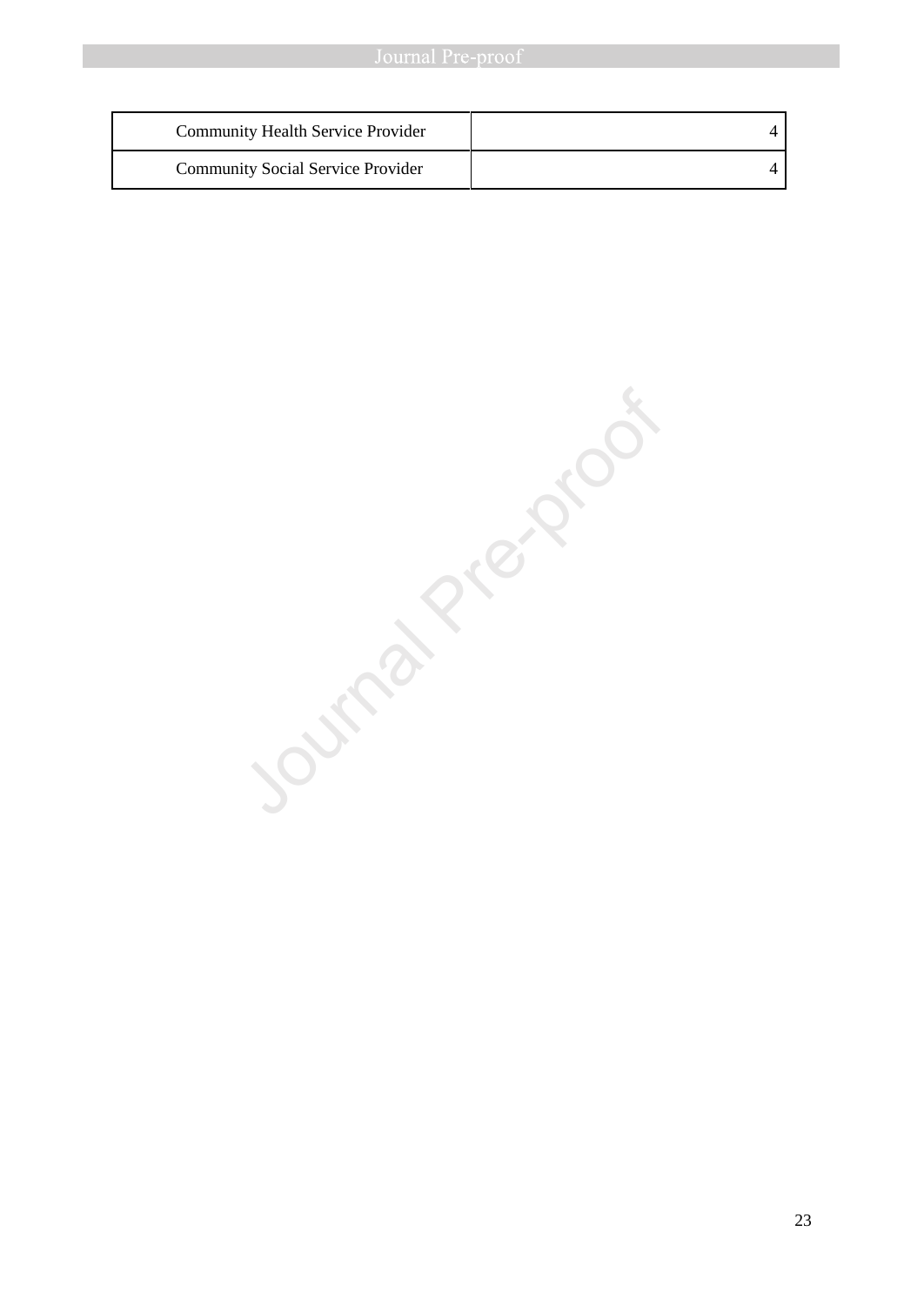### **Table 3: Participant Recommendations**

| Theme                                                                                                                                | <b>Participant Recommendations</b>                                                                                                                                                                                          |
|--------------------------------------------------------------------------------------------------------------------------------------|-----------------------------------------------------------------------------------------------------------------------------------------------------------------------------------------------------------------------------|
| Managing challenges with the settlement<br>process, labour policies, and job market<br>disparities take priority over T2D management | Funding and policy interventions<br>needed to prevent systemic racism<br>related to employment<br>Service providers should aim to<br>understand how the SDOH are<br>impacting clients and aim to address<br>these concerns. |
| Poor working conditions and socioeconomic<br>status reduce access to health care and<br>medication                                   | Service providers should highlight<br>financial subsidies to support clients all<br>clients to ensure that those that need<br>financial support are aware of resources<br>available to them                                 |
| Social, economic, and cultural barriers to<br>implementing diet and exercise<br>recommendations                                      | Governments should move forward with<br>policies to make healthier options more<br>affordable                                                                                                                               |
|                                                                                                                                      |                                                                                                                                                                                                                             |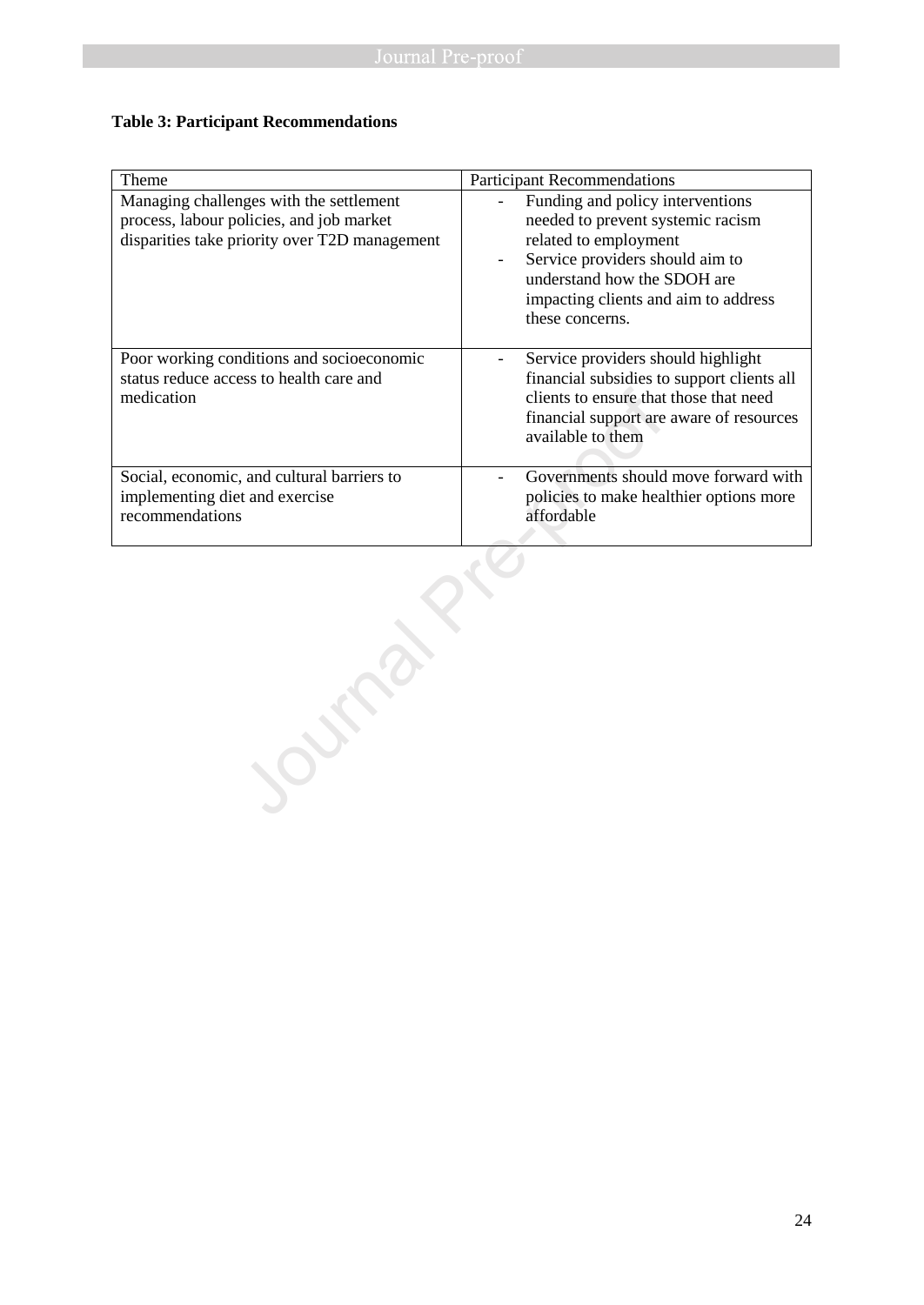### **Appendix A: Service Provider Interview Guide**

### **Section 1: Introduction**

Let's start by having you share a bit about yourself and your organization.

- Can you tell me about your current work at [organization]? (Prompt: What is your title? What does your work mainly entail?)
- How many years have you been with the organization?
- How do you see your organization or your work specifically supporting your clients' health?

### **Section 2: T2D in Peel**

Okay great, we'll shift gears now to talk about type 2 diabetes in Peel. Can you tell me anything that you know about prediabetes and type 2 diabetes as health issues in Peel?

- Do you work with type 2 diabetes management or prevention directly in your role? If so, how?
- Are prediabetes or type 2 diabetes health conditions that you hear your clients mentioning? If so, without giving any identifying information like names, etc., can you give some examples of the kinds of concerns, questions, or comments you have heard about prediabetes or type 2 diabetes in the community? Pread<br>
Shift gears now to talk about type 2 diabetes in Peel. Can you te<br>
rediabetes and type 2 diabetes as health issues in Peel?<br>
ork with type 2 diabetes management or prevention directly in y<br>
abetes or type 2 diabetes
- Do you have any personal experience with prediabetes or T2D yourself or in your family? How do you think these experiences inform your work with clients?
- Although type 2 diabetes is genetic, some risk factors include high fat and sugary diets, a lack of physical activity, and even stress. With these risk factors in mind, can you describe some challenges you see your clients potentially facing in limiting these risks? (Prompt: based on their environments, their socioeconomics, stress points, etc)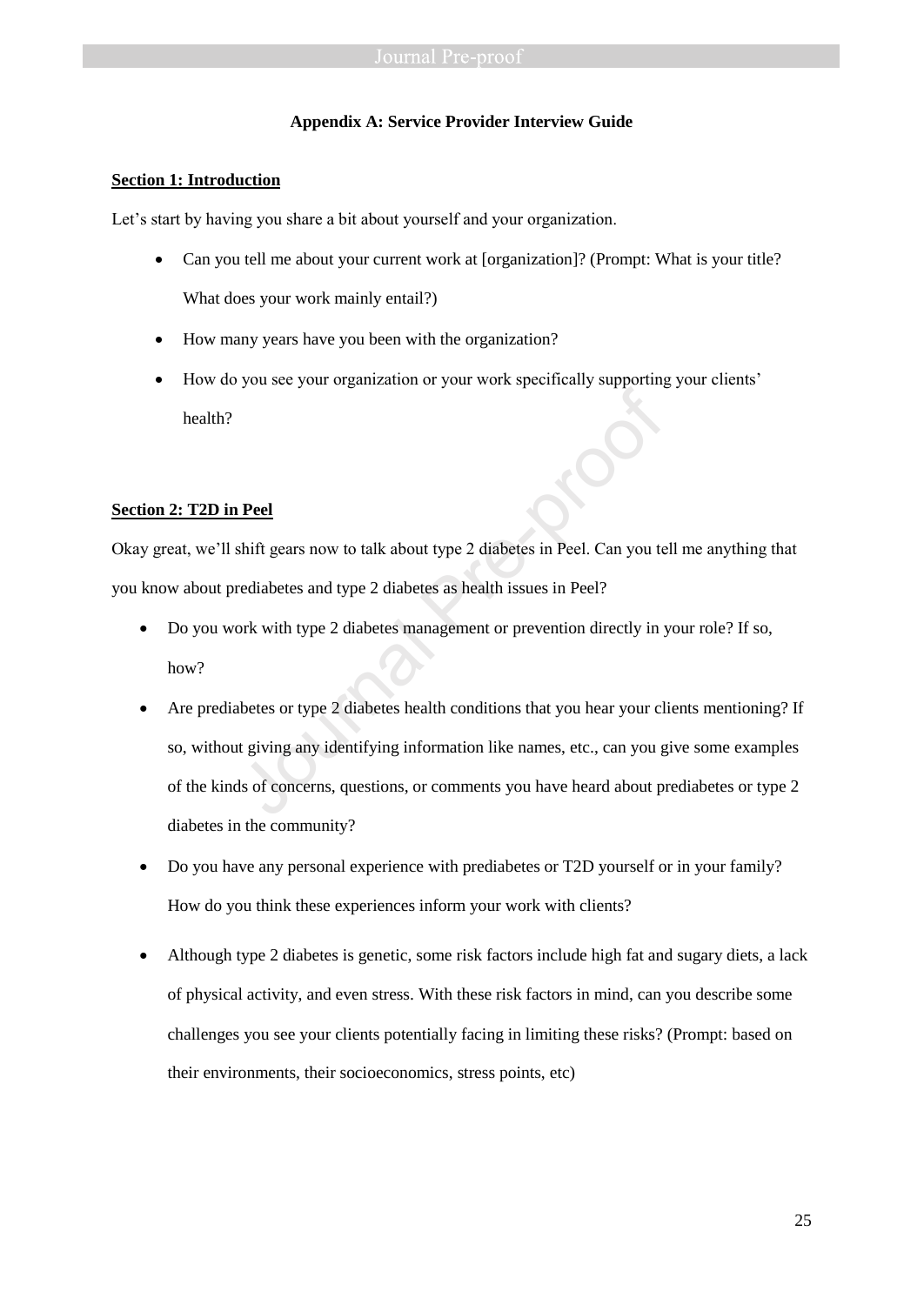- How do you see things that we would call social determinants of health impacting the high rates of type 2 diabetes in Peel? (Prompt: Income levels, immigration, racialization, marginalization, environment, education)
- What are some of the ways you have seen or heard clients managing their diabetes outside of common healthcare recommendations like diet or exercise? (Prompt: alternate medication, home remedies, cultural practices)
- Can you share some of the prediabetes or type 2 diabetes supports or resources you are aware of being available in Peel?
- If you could wave a magic wand, what are some of the resources you would like to see put in place for your clients in relation to prediabetes or type 2 diabetes support? of being available in Peel?<br>If you could wave a magic wand, what are some of the resources you wor<br>place for your clients in relation to prediabetes or type 2 diabetes support<br>Can you describe any ways that COVID-19 has im
- Can you describe any ways that COVID-19 has impacted your clients' abilities to manage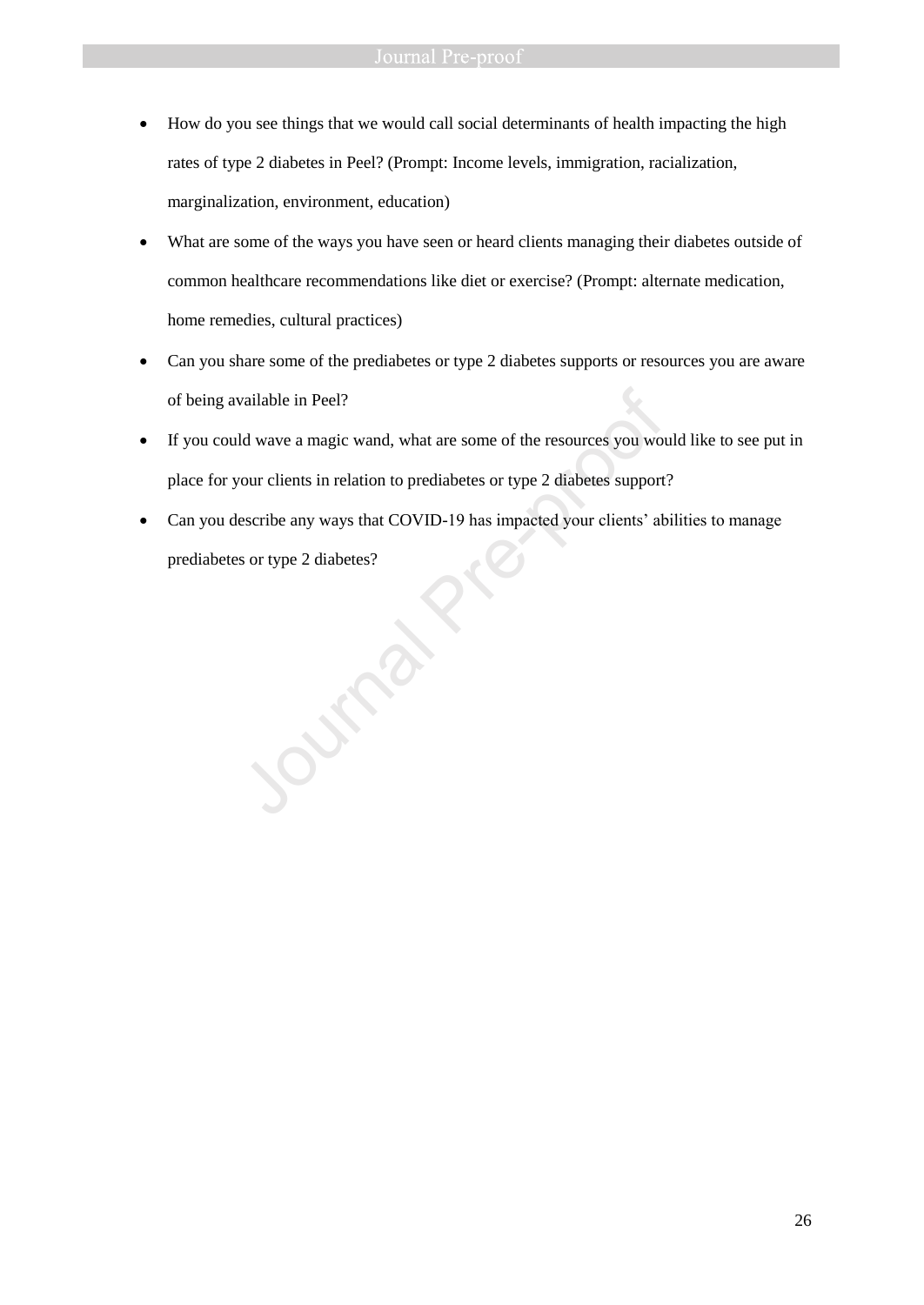### References

- [1] H. Sun *et al.*, "IDF Diabetes Atlas: Global, regional and country-level diabetes prevalence estimates for 2021 and projections for 2045," *Diabetes research and clinical practice,* vol. 183, p. 109119, 2022.
- [2] K. M. Bullard *et al.*, "Secular changes in US prediabetes prevalence defined by hemoglobin A1c and fasting plasma glucose: National Health and Nutrition Examination Surveys, 1999– 2010," *Diabetes care,* vol. 36, no. 8, pp. 2286-2293, 2013.
- [3] Institute for Clinical Evaluative Sciences, "InTool," 2010. [Online]. Available: intool.ices.on.ca.
- [4] The Social Planning Council of Peel. "An Exploratory Study of Diabetes Among South Asians in Peel." http://pchs4u.com/documents/research-reports-and-resources/Final-Report-1- Exploratory-Study-of-Diabetes-May-29.pdf (accessed September 10 2019.
- [5] M. I. Creatore, G. L. Booth, D. G. Manuel, R. Moineddin, and R. H. Glazier, "A Population-Based Study of Diabetes Incidence by Ethnicity and Age: Support for the Development of Ethnic-Specific Prevention Strategies," *Canadian journal of diabetes,* vol. 44, no. 5, pp. 394- 400, 2020.
- [6] M. I. Creatore *et al.*, "Age-and sex-related prevalence of diabetes mellitus among immigrants to Ontario, Canada," *Cmaj,* vol. 182, no. 8, pp. 781-789, 2010.
- [7] S. Shukla, "Locations for South Asian Diasporas," *Annual review of anthropology,* vol. 30, no. 1, pp. 551-572, 2001.
- [8] (2003). *Diabetes health status and risk factors.*
- [9] B. Fletcher, M. Gulanick, and C. Lamendola, "Risk factors for type 2 diabetes mellitus," *Journal of Cardiovascular Nursing,* vol. 16, no. 2, pp. 17-23, 2002.
- [10] M. Dinca-Panaitescu, S. Dinca-Panaitescu, D. Raphael, T. Bryant, B. Pilkington, and I. Daiski, "The dynamics of the relationship between diabetes incidence and low income: longitudinal results from Canada's National Population Health Survey," *Maturitas,* vol. 72, no. 3, pp. 229-235, 2012. Move, O. E. Doom, D. C. Hammel, W. P. C. Hammel, and A. Theorem, C. C. Doom, T. C. D. C. Then and A. Therefore by Ethnicity and Age: Support for the ecific Prevention Strategies," *Canadian journal of diabetes*, vol.<br>
1. C
- [11] A. Mu'Min Chowdhury, C. Helman, and T. Greenhalgh, "Food beliefs and practices among British Bangladeshis with diabetes: implications for health education," *J Anthropology Medicine,* vol. 7, no. 2, pp. 209-226, 2000.
- [12] R. Glazier, G. Booth, J. Dunn, J. Polsky, J. Weyman, and A. Tynan, "Diabetes Atlas for the Region of Peel," Peel Public Health, 2014.
- [13] P. A. Braveman, C. Cubbin, S. Egerter, D. R. Williams, and E. Pamuk, "Socioeconomic disparities in health in the United States: what the patterns tell us," *American journal of public health,* vol. 100, no. S1, pp. S186-S196, 2010.
- [14] D. J. Gaskin *et al.*, "Disparities in diabetes: the nexus of race, poverty, and place," *American journal of public health,* vol. 104, no. 11, pp. 2147-2155, 2014.
- [15] J. E. Ferrie *et al.*, "Job insecurity and risk of diabetes: a meta-analysis of individual participant data," *CMAJ,* vol. 188, no. 17-18, pp. E447-E455, 2016.
- [16] A. T. Banerjee and B. Shah, "One size does not fit all: Diabetes prevalence among immigrants of the South Asian Diaspora," *Journal of Immigrant and Minority Health,* vol. 23, no. 4, pp. 653-658, 2021.
- [17] A. Misra and O. P. Ganda, "Migration and its impact on adiposity and type 2 diabetes," *Nutrition,* vol. 23, no. 9, pp. 696-708, 2007.
- [18] Statistics Canada, "Labour Force Survey, July 2020," October 29 2021 2020.
- [19] A. T. Banerjee and B. R. Shah, "Differences in prevalence of diabetes among immigrants to Canada from South Asian countries," *Diabetic Medicine,* vol. 35, no. 7, pp. 937-943, 2018.
- [20] J. J. Liu *et al.*, "Adapting health promotion interventions to meet the needs of ethnic minority groups: mixed-methods evidence synthesis," *Health Technology Assessment (Winchester, England),* vol. 16, no. 44, p. 1, 2012.
- [21] G. Netto, R. Bhopal, N. Lederle, J. Khatoon, and A. Jackson, "How can health promotion interventions be adapted for minority ethnic communities? Five principles for guiding the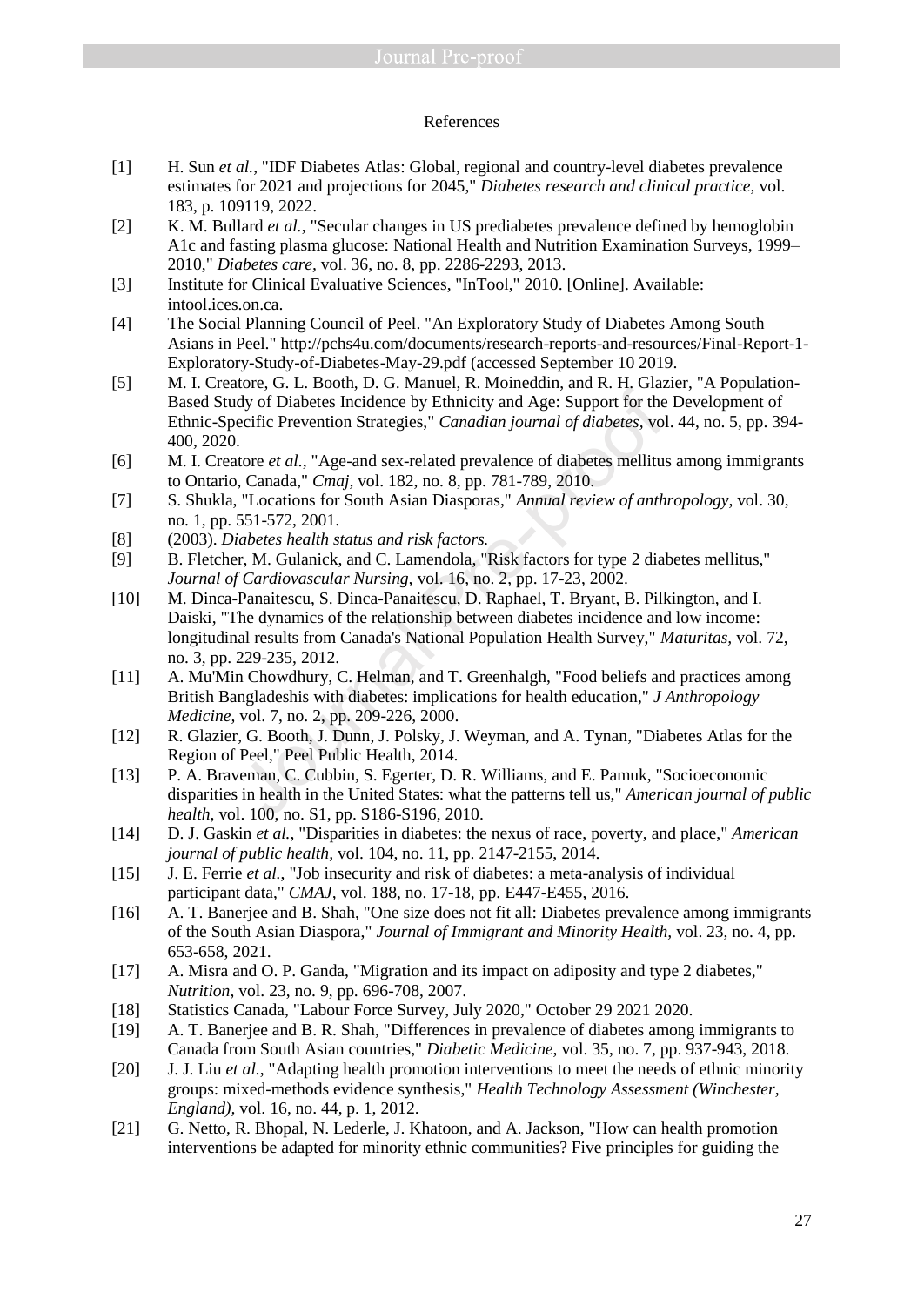development of behavioural interventions," *Health promotion international,* vol. 25, no. 2, pp. 248-257, 2010.

- [22] S. Bilge, "Smuggling intersectionality into the study of masculinity: Some methodological challenges," 2009 2009, vol. 4, 9 ed.
- [23] K. Crenshaw, "Mapping the margins: Intersectionality, identity politics, and violence against women of color," *Stan. L. Rev.,* vol. 43, p. 1241, 1990.
- [24] O. Hankivsky, "Women's health, men's health, and gender and health: Implications of intersectionality," *Social science & medicine,* vol. 74, no. 11, pp. 1712-1720, 2012.
- [25] Statistics Canada, "Statistics Canada, Census of Canada 2016," ed, 2016.
- [26] (2006). *Statistics Canada, 2006 Census of Population, Statistics Canada Catalogue no. 94- 581-XCB2006001*. [Online] Available: https://www12.statcan.gc.ca/censusrecensement/2006/dp-pd/prof/rel/Rpeng.cfm?LANG=E&APATH=3&DETAIL=0&DIM=0&FL=A&FREE=0&GC=0&GID=0& GK=0&GRP=0&PID=94533&PRID=0&PTYPE=89103&S=0&SHOWALL=0&SUB=0&Te mporal=2006&THEME=81&VID=0&VNAMEE=&VNAMEF=
- [27] W. Cukier, Jackson, S., Hannan, CA. & Hon, H. . "Social Mobility of Immigrants to Peel Region " Region Peel DI Social Mobility of Immigrants to Peel Region.pdf (accessed.
- [28] M. Yap, Cukier, W., Hannan, C.A.,, Holmes, M., Jeffery, K. & Lejaisaks, L. "Peel Immigration Labour Market Survey Findings. Peel Region." https://www.ryerson.ca/content/dam/diversity/reports/PeelReport\_2010.pdf (accessed.
- [29] S. Nasser, "Brampton has emerged as one of Ontario's COVID-19 hotspots, but experts urge caution on where to lay blame. ," in *CBC News*, ed, Sep 14, 2020.
- [30] J. Jull, A. Giles, and I. D. Graham, "Community-based participatory research and integrated knowledge translation: advancing the co-creation of knowledge," *Implementation Science,*  vol. 12, no. 1, pp. 1-9, 2017. 006&THEME=81&VID=0&VNAMEE=&VNAMEF=<br>
r, Jackson, S., Hannan, CA. & Hon, H. . "Social Mobility of Im<br>
Region\_Peel\_DI\_Social\_Mobility\_of\_Immigrants\_to\_Peel\_Reg<br>
20tkier, W., Hannan, C.A.,, Holmes, M., Jeffery, K. & Lejaisaks<br>
- [31] N. B. Wallerstein and B. Duran, "Using community-based participatory research to address health disparities," *Health promotion practice,* vol. 7, no. 3, pp. 312-323, 2006.
- [32] M. Fisher-Borne, J. M. Cain, and S. L. Martin, "From mastery to accountability: Cultural humility as an alternative to cultural competence," *Social Work Education,* vol. 34, no. 2, pp. 165-181, 2015.
- [33] M. Sandelowski, "Focus on research methods: What ever happened to qualitative research," *Research in Nursing and Health,* vol. 23, pp. 334-340, 2000.
- [34] M. Sandelowski, "What's in a name? Qualitative description revisited," *Research in nursing & health,* vol. 33, no. 1, pp. 77-84, 2010.
- [35] T. Ling, M. Bardsley, J. Adams, R. Lewis, and M. Roland, "Evaluation of UK integrated care pilots: research protocol," *International journal of integrated care,* vol. 10, 2010.
- [36] T. Ling, L. Brereton, A. Conklin, J. Newbould, and M. Roland, "Barriers and facilitators to integrating care: experiences from the English Integrated Care Pilots," *International journal of integrated care,* vol. 12, 2012.
- [37] H. Kim, J. S. Sefcik, and C. Bradway, "Characteristics of qualitative descriptive studies: A systematic review," *Research in nursing & health,* vol. 40, no. 1, pp. 23-42, 2017.
- [38] K. Malterud, V. D. Siersma, and A. D. Guassora, "Sample size in qualitative interview studies: guided by information power," *Qualitative health research,* vol. 26, no. 13, pp. 1753- 1760, 2016.
- [39] V. Braun and V. Clarke, "Using thematic analysis in psychology," *Qualitative research in psychology,* vol. 3, no. 2, pp. 77-101, 2006.
- [40] V. Clarke and V. Braun, "Thematic analysis," in *Encyclopedia of critical psychology*: Springer, 2014, pp. 1947-1952.
- [41] F. Rankl, G. A. Johnson, and C. Vindrola-Padros, "Examining what we know in relation to how we know it: a team-based reflexivity model for rapid qualitative Health Research," *Qualitative Health Research,* vol. 31, no. 7, pp. 1358-1370, 2021.
- [42] M. Avendano and L. F. Berkman, "Labor markets, employment policies, and health," *Social epidemiology,* pp. 182-233, 2014.
- [43] Council of Agencies Serving South Asians (CASSA), " Policy recommendations report: Moving towards decent employment for South Asian immigrants in Toronto," 2020. [Online].